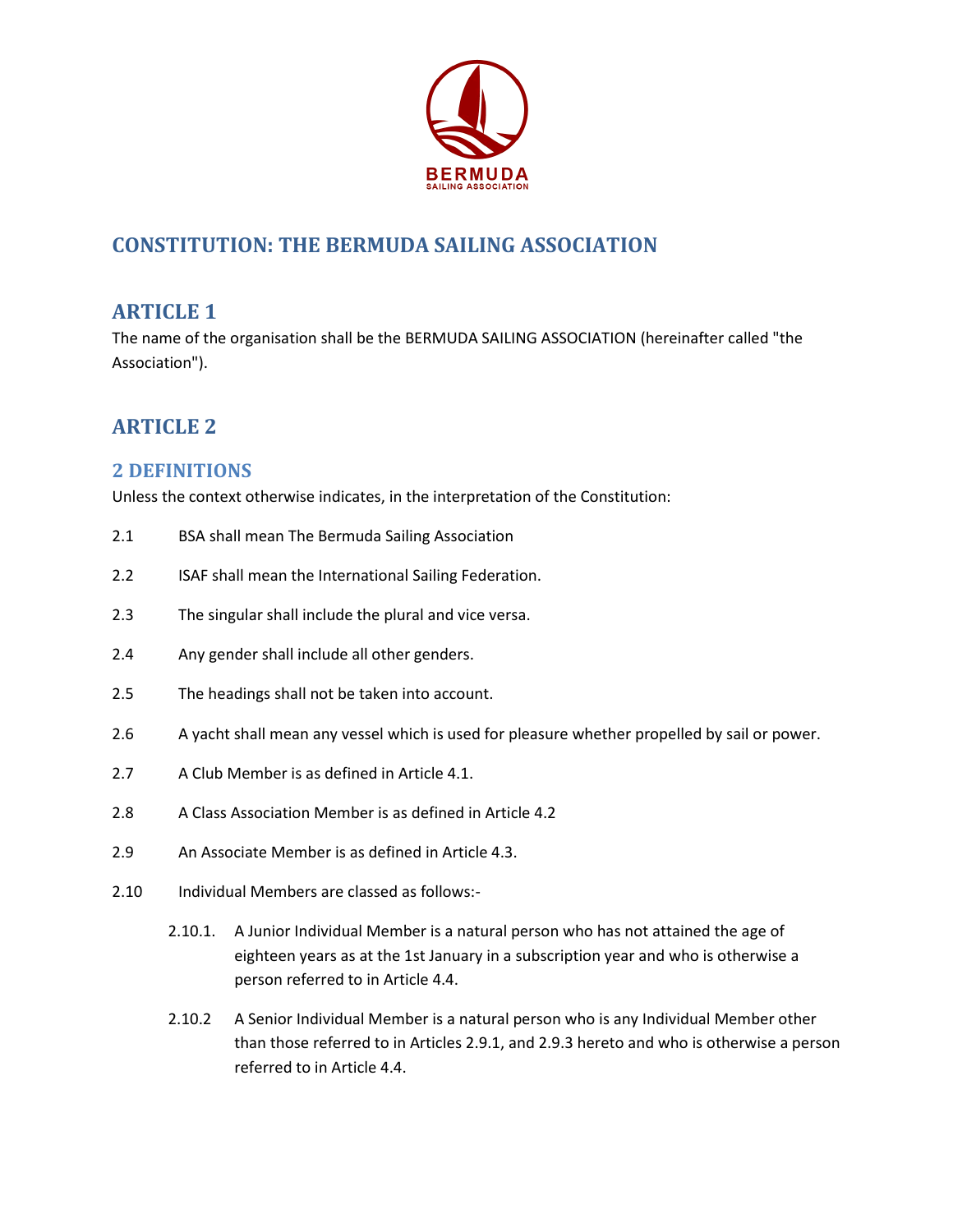- 2.10.3 An Officiating Individual Member shall be an Individual Member, of any category, who predominantly acts as a race official or safety officer so nominated by a Club Member and is primarily involved in providing a service to other classes of Members.
- 2.11 A Life Member is a person referred to in Article 4.5
- 2.14 A Commercial Member is defined in Article 4.6.
- 2.15 The General Council shall be the body referred to in Article 5.
- 2.16 The Board of Governors shall be the body referred to in Article 7.
- 2.17 The Financial Year of the Association shall be determined by the by-laws of the Association.
- 2.18 The Subscription Year is that year in respect of which a subscription is to be paid and commences on the 1st of January in each year or on such other date as the Board of Governors may, from time to time decide.
- 2.19 "Elected Board member" shall be a board member elected by the General Council.
- 2.20 "Appointed Board member" shall be a board member appointed by the Elected Board members.
- 2.21 The Office of the Association shall be determined by the by-laws of the Association.

#### **3 OBJECTS**

- 3.1 The objects of the Association shall be
	- 3.1.1 To promote and administer the sport of Sailing in all its branches in Bermuda;
	- 3.1.2 To promote competition in Sailing internationally;
	- 3.1.3 To take such steps to become a Member of ISAF and to affiliate with other National and International Associations as may be required;
	- 3.1.4 To serve as the National body for the advancement of Sailing throughout Bermuda; and
	- 3.1.5 To represent sailing interests to the Government of Bermuda.
- 3.5 To further these Objects the Association shall be governed by The Board of Governors.
- 3.6 The assets and income of the association shall be applied exclusively to the promotion of its objects and no portion shall be paid or distributed directly or indirectly to the members of the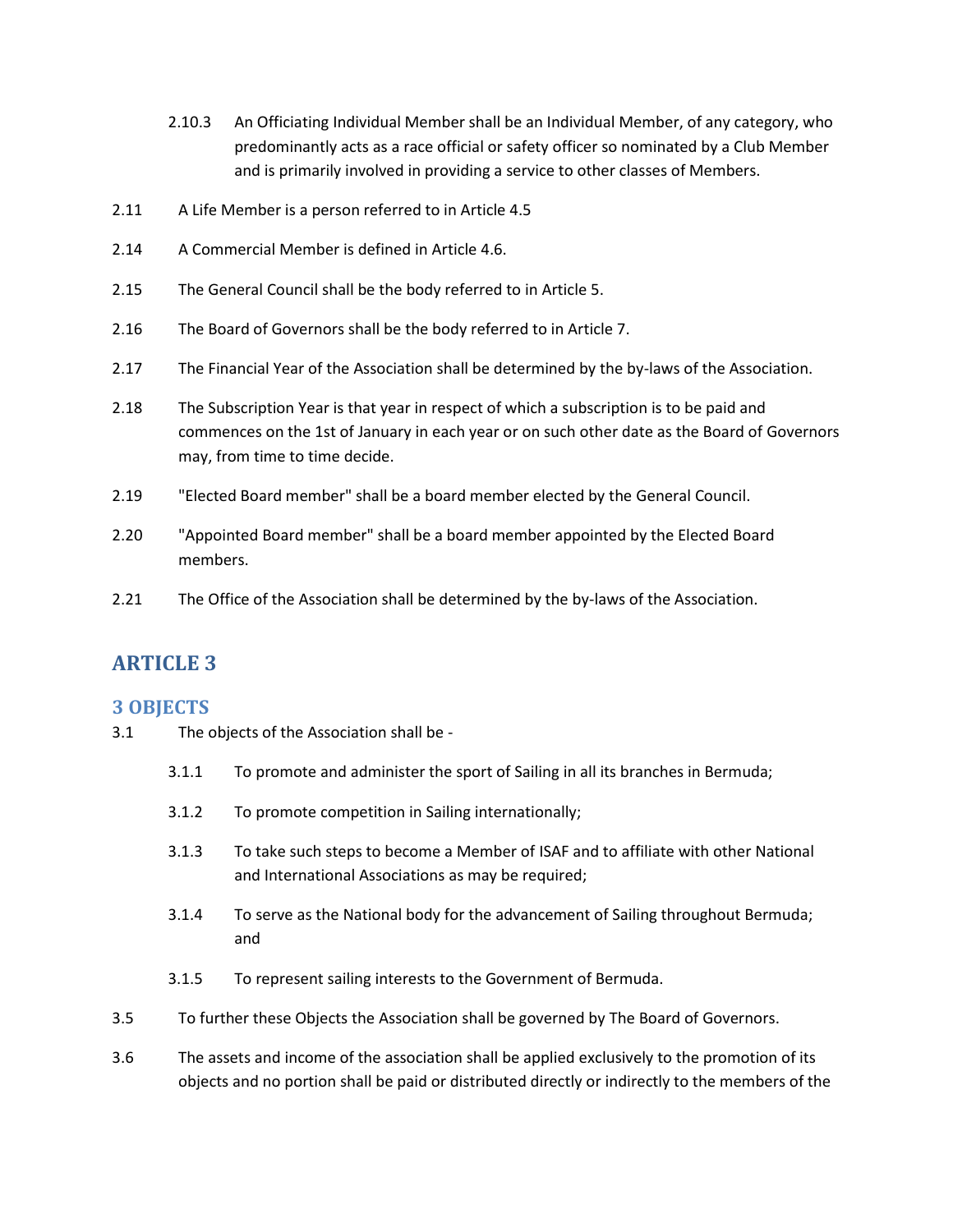association except as bona fide remuneration for services rendered or expenses incurred on behalf of the association.

# **ARTICLE 4**

### **4 MEMBERSHIP**

The membership of the Association shall consist of organisations or persons who have been elected to membership and shall comply with the categories of membership described in the following sub-clauses. The Board of Governors may create other classes of membership as may be appropriate from time to time.

#### **4.1 CLUB MEMBER**

Any Yacht Club or Sailing Club in Bermuda the constitution and rules of which are approved by the Board of Governors.

#### **4.2 CLASS ASSOCIATION MEMBER**

Any Class Association, but not including a Club, having amongst its objects, the promotion, control and regulation of its Class in Bermuda the constitution and rules of which are approved by the Board of Governors.

#### **4.3 ASSOCIATE MEMBER**

Any school, organisation or community body the constitution and rules of which are approved by the Board of Governors.

#### **4.4 INDIVIDUAL MEMBER**

Any person who is an active member of a Club Member, Class Association Member, or Associate Member.

#### **4.5 LIFE MEMBERS**

Any person elected to Life Membership in recognition of outstanding service to the Association.

#### **4.6 COMMERCIAL MEMBER**

Any Company, Corporation or other Organisation with an interest in Sailing and whose corporate goals and product or service are considered appropriate by the Board of Governors.

#### **4.7 APPLICATION FOR MEMBERSHIP**

- 4.7.1 Any Club desiring to become a member under Article 4.1 shall apply in writing on the appropriate form, shall furnish such particulars and information as the Association may require, and shall include the appropriate fee with such application. The Board of Governors may, in its discretion, elect or reject any applicant applying for membership under Article 4.1.
- 4.7.2 Any Class Association desiring to become a member under Article 4.2 shall apply in writing on the appropriate form, shall furnish such particulars and information as the Association may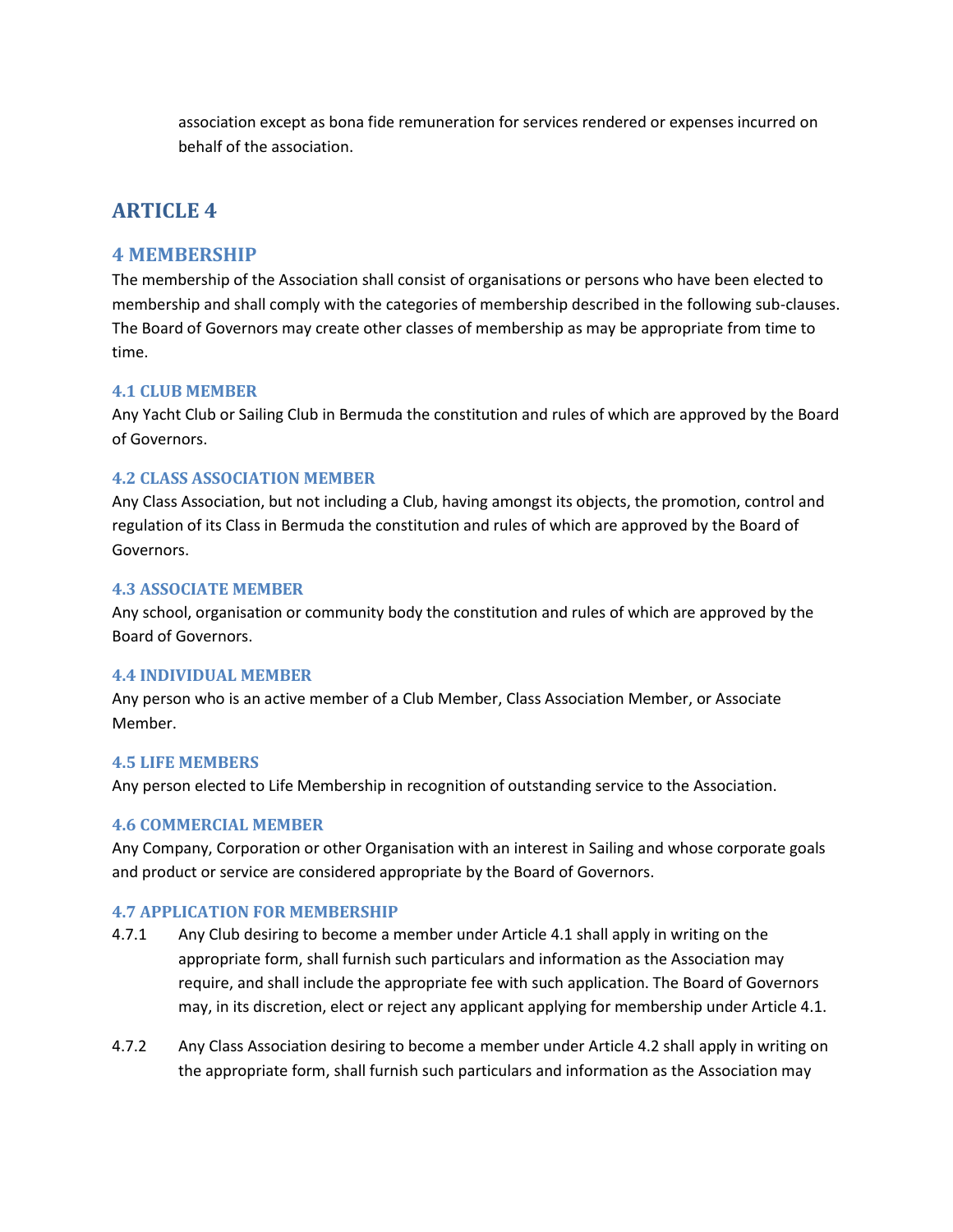require, and shall include the appropriate fee with such application. The Board of Governors may, in its discretion, elect or reject any applicant applying for membership under Article 4.2.

- 4.7.3 Any school, organisation or community body desiring to become a member under Article 4.3 shall apply in writing on the appropriate form, shall furnish such particulars and information as the Association may require, and shall include the appropriate fee with such application. The Board of Governors may, in its discretion, elect or reject any applicant applying for membership under Article 4.3.
- 4.7.4 Any Company, Corporation or other Organisation having an interest in Sailing desiring to become a member under Article 4.6 shall apply in writing on the appropriate form, shall furnish such particulars and information as the Association may require, and shall include the appropriate fee with such application. The Board of Governors may, in its discretion, elect or reject any applicant applying for membership under Article 4.6.
- 4.7.5 A person who fulfils the requirements for Individual Member shall be deemed to have made application for membership of the Association.

#### **4.8 ELECTION OF MEMBERS**

- 4.8.1 Election of Club Members, Class Association Members, Associate Members and Commercial Members shall be effected by the vote of the Board of Governors and such must be carried by not less than a two thirds majority of the Governors present. The Board of Governors shall allocate each applicant for membership, when elected, the appropriate membership category as the Board of Governors sees fit.
- 4.8.2 Any person fulfilling the requirements for an Individual Member who has paid the appropriate fee to a Club Member, Class Association Member or Associate Member shall be deemed to be elected for the year for which the fee is paid.
- 4.8.3 Election to Life Membership shall be by a two-thirds majority of votes of The General Council present and voting at the Annual General Meeting, subject only to the following –
	- (a) Such, person(s) shall be nominated by a Club Member(s) and such nominations shall be received at the office of the Association within the same time limit specified in this Constitution for receipt of nominations to the General Council.
	- (b) Such nomination(s) shall be endorsed by the Board of Governors before presentation to the Annual General Meeting and may be included on the Agenda for that Meeting if the Board of Governors see fit. The Board of Governors is not obliged however, to present any nomination(s) so received.
	- (c) Not more than two persons shall be elected to Life Membership at any Annual General Meeting.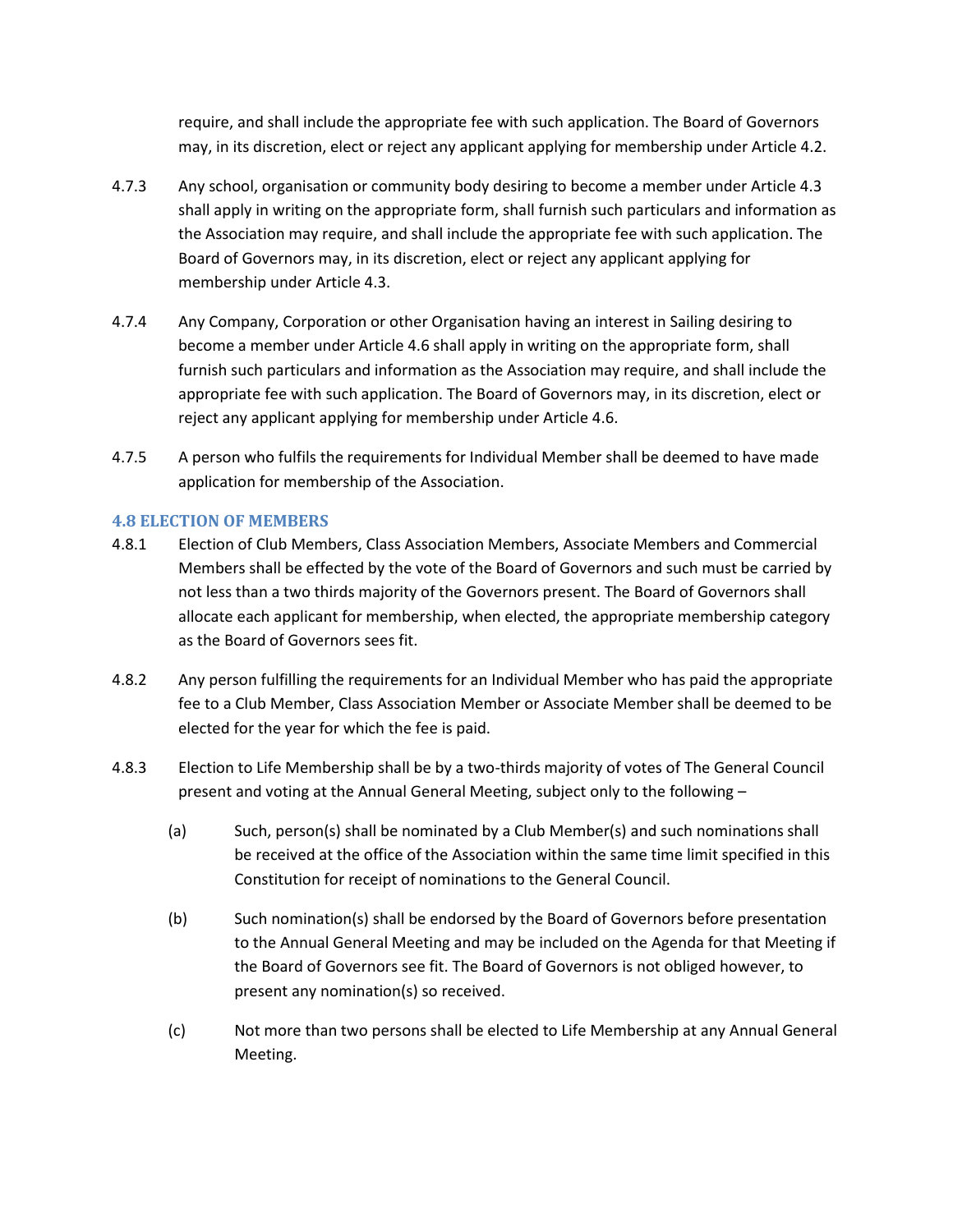#### **4.9 CESSATION OF MEMBERSHIP**

- 4.9.1 Membership may only be terminated upon written resignation or by the Board of Governors on the grounds as set out in Article 4.9.7 hereto.
- 4.9.2 Subject to Article 4.9.3 hereto a Club Member, Class Association Member, Associate Member and Commercial Member shall give notice in writing to the General Manager of its intention to resign from membership of the Association.
- 4.9.3 A Club Member, Class Association Member, Associate Member or Commercial Member shall tender with the written notice of its resignation any outstanding subscriptions, levies or other moneys.
- 4.9.4 An Individual Member may give notice in writing to the General Manager of his/her intention to resign and such resignation shall be effective on receipt by the General Manager.
- 4.9.5 Notwithstanding the resignation, suspension or expulsion of a Member of any category, all sums outstanding and due by that Member, at the date of resignation suspension or expulsion (as the case may be) shall be recoverable by the Association by way of a liquidated debt against such Member whether before or after the date of resignation.
- 4.9.6 If a Member, of any category, shall willfully refuse or neglect to comply with the provisions of the Constitution of the Association or shall be guilty of any conduct which in the opinion of Board of Governors is unbecoming of a member or prejudicial to the interests of the Association and its objects, the Board of Governors shall have the power by resolution to censure, fine, suspend or expel the Member, from the Association and the provisions of Article 4.9.6 hereto shall apply.

PROVIDED that at least one month before the meeting of the Board of Governors at which such a resolution under this Article shall be considered the Member concerned shall have had notice of such meeting and of what is alleged against it/him/her and of the intended resolution and that it/he/she shall at such meeting and before the passing of such resolution have had the opportunity to give in writing or at the meeting any explanation or defense it/he/she may think fit. A resolution under this Article shall be carried by not less than a two thirds majority of the Governors present and voting (such vote to be taken by a ballot) The Member concerned shall be punished according to the resolution and in the case of a resolution for the termination of its/his/her membership the membership of the Member shall be terminated on the declaration of the vote.

#### **4.10 OBLIGATIONS OF MEMBERS**

- 4.10.1 It shall be the obligation of all members of the Association:
	- (a) to promote the objectives, interests and influence of the Association;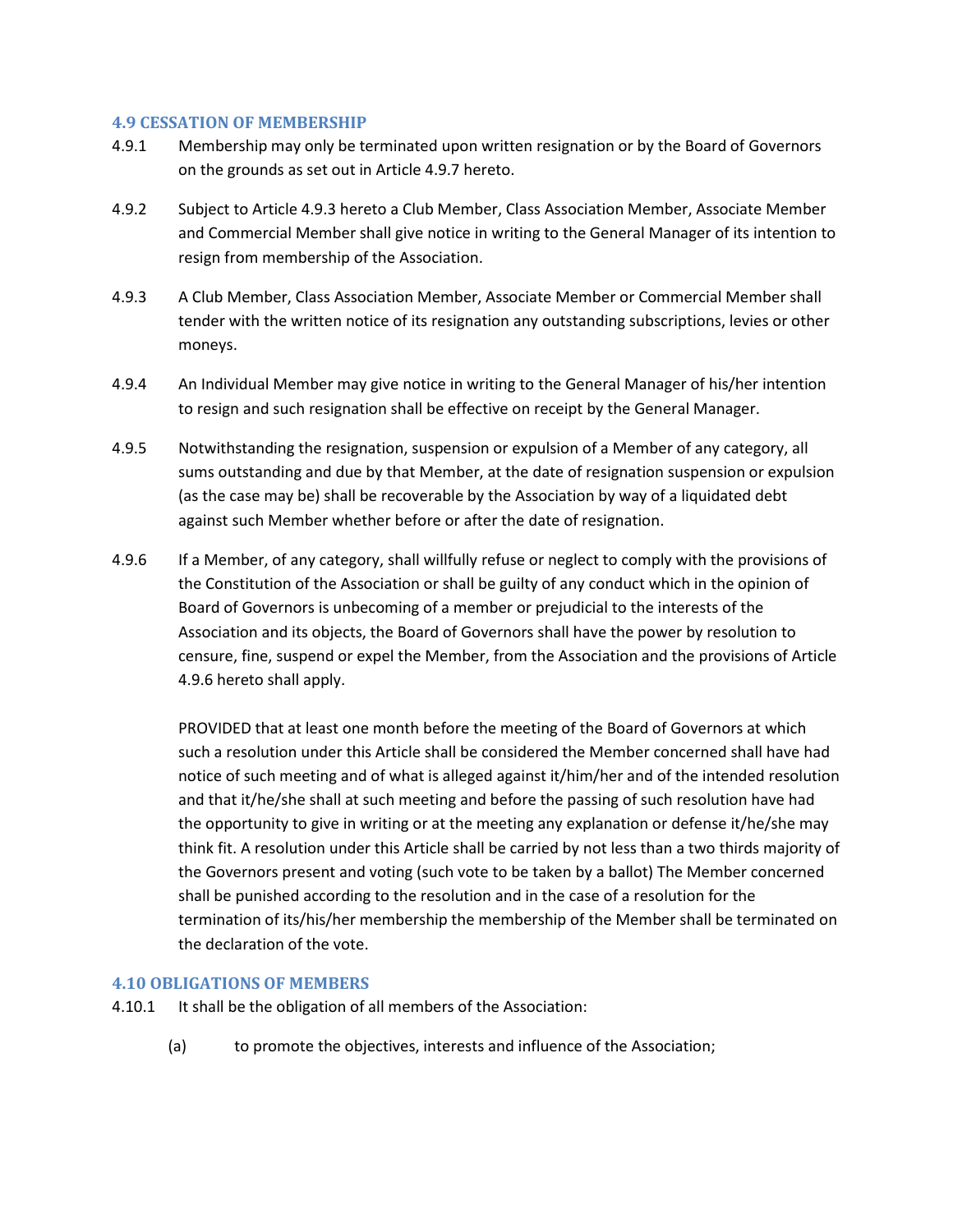- (b) to recognize and respect the constitution, by-laws, rules, regulations and decisions of the Association and of ISAF;
- (c) to use reasonable endeavours to persuade others within their jurisdiction to refrain from actions that are inconsistent with the constitution, by-laws, rules, regulations and decisions of the Association and of ISAF;
- (d) in the case of Sailing Clubs and Class Associations, to give prompt notice in writing to the President of the Bermuda Sailing Association of any change to their constitution, by-laws or rules
- (e) to adhere to and support the principles and practices of the;
	- 1. Code of Ethics & Conduct for Sports in Bermuda as established by the Bermuda Government in conjunction with the National Governing Bodies of Sports 2004;
	- 2. Bermuda Council for Drug Free Sports. www.bcds.bm

### **5 GENERAL COUNCIL**

- 5.1 The General Council shall consist of one representative nominated for and by each Club Member, Class Association Member, and Associate Member; and the Officers of the BSA. The President, or in his absence, Vice President, shall chair the Council.
- 5.2 Members of the Board of Governors; the Chairpersons of Committees; a single representative of each Commercial Member; Life Members; and such other persons or organisations as deemed appropriate by General Council shall be non-voting observers at General Council Meetings.

# **ARTICLE 6**

### **6 OFFICERS OF THE ASSOCIATION**

- 6.1 The Officers of the Association shall consist of a President, Vice President, and Honorary Treasurer.
- 6.2 The Officers of the Association shall be elected by the Board of Governors from amongst the Board of Governors.
- 6.3 The Officers of the Association shall be eligible for re-election provided that the President and Vice President shall not hold the same office for more than three consecutive years.
- 6.4 An Officer of the Association shall continue to hold office until the election of his successor.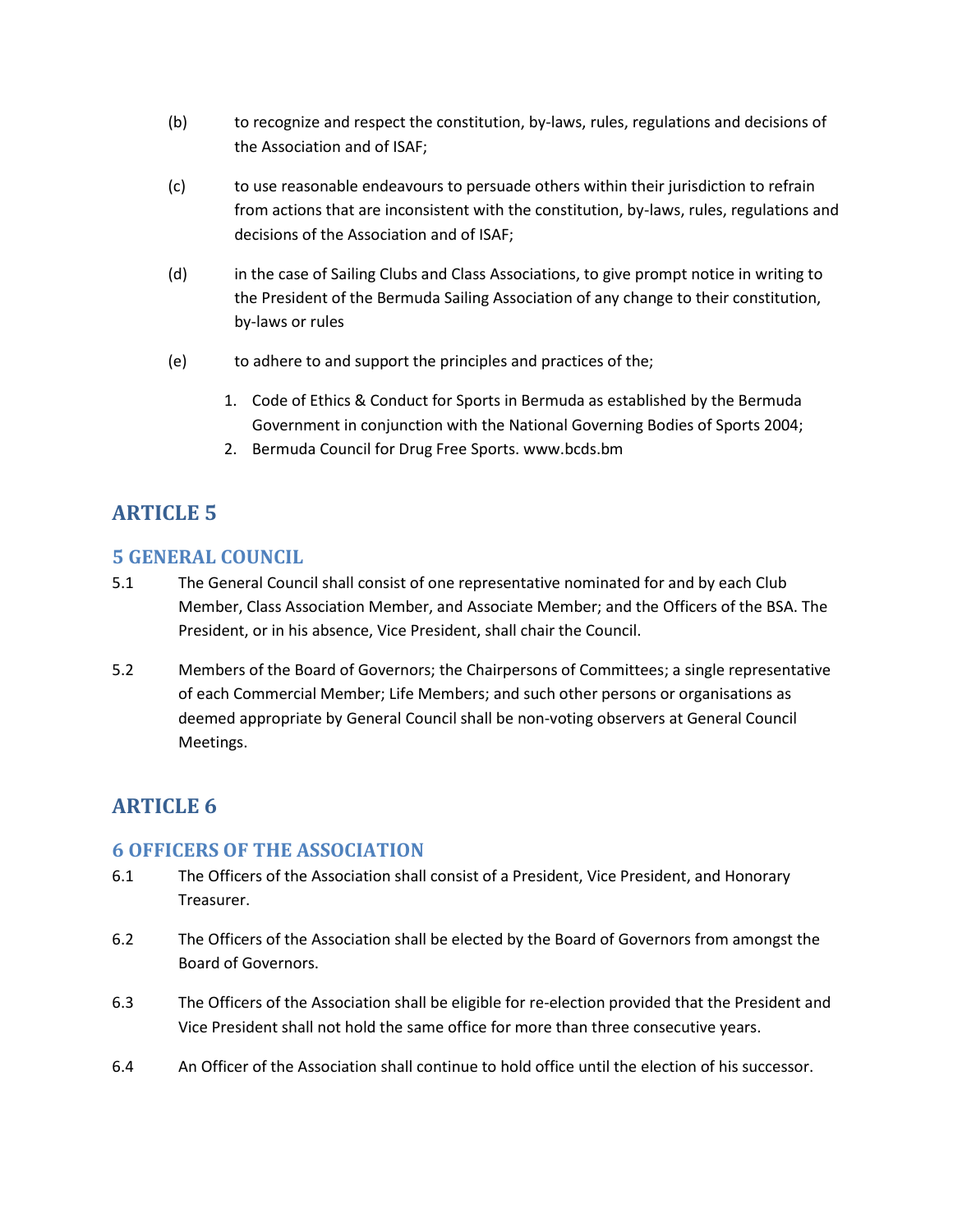- 6.5 Any casual vacancy amongst the Officers may be filled by an appointee of the Board of Governors. Any person appointed to fill a casual vacancy shall hold office until the expiration of the term of office of the person he/she replaces and shall be eligible for election to such office at the expiration of such term.
- 6.6 A Secretary and General Manager may be appointed by the Board of Governors. Each shall hold office on such terms and conditions determined by the Board of Governors. The Board of Governors may appoint one person to hold office as both Secretary and General Manager.

### **7 BOARD OF GOVERNORS**

- 7.1 The Board of Governors shall consist of:
	- a) Five Elected Board members who shall be elected by the General Council.
	- b) Up to a further three Appointed Board members who shall be appointed by the five Elected Board members from time to time each of whom shall have expertise in an area considered by the Board of Governors to be desirable and appropriate.
- 7.2 As soon as practical following the election of the Elected Board members they shall meet to elect from their number a President, Vice President and Honorary Treasurer.
- 7.3 As soon as practical following the election of the Elected Board members they shall meet to select up to three Appointed Board members.
- 7.4 The office of Appointed Board member is subject to these Articles and shall be for a term which shall commence from the time the Board of Governors declares the appointment until the declaration of new appointments after the next Annual General Meeting.
- 7.5 The office of Elected Board member is subject to these Articles and shall be for a term which shall commence from the conclusion of the General Meeting of the General Council at which the Board member is elected until the conclusion of the Annual General meeting of the General Council not less than 22 months following.
- 7.6 To ensure rotational terms of the initial Elected Board members, two of the Elected Board members shall be elected for a term of one year. The Elected Board members appointed for an initial one-year term shall be chosen by chance. The remaining three Elected Board members shall serve a two year term.
- 7.7 The Board of Governors may fill any casual vacancies that occur during the term.
- 7.8 The President, or in his absence the Vice President, or in his absence, a person elected by those members present shall preside as Chairman of each meeting of the Board of Governors.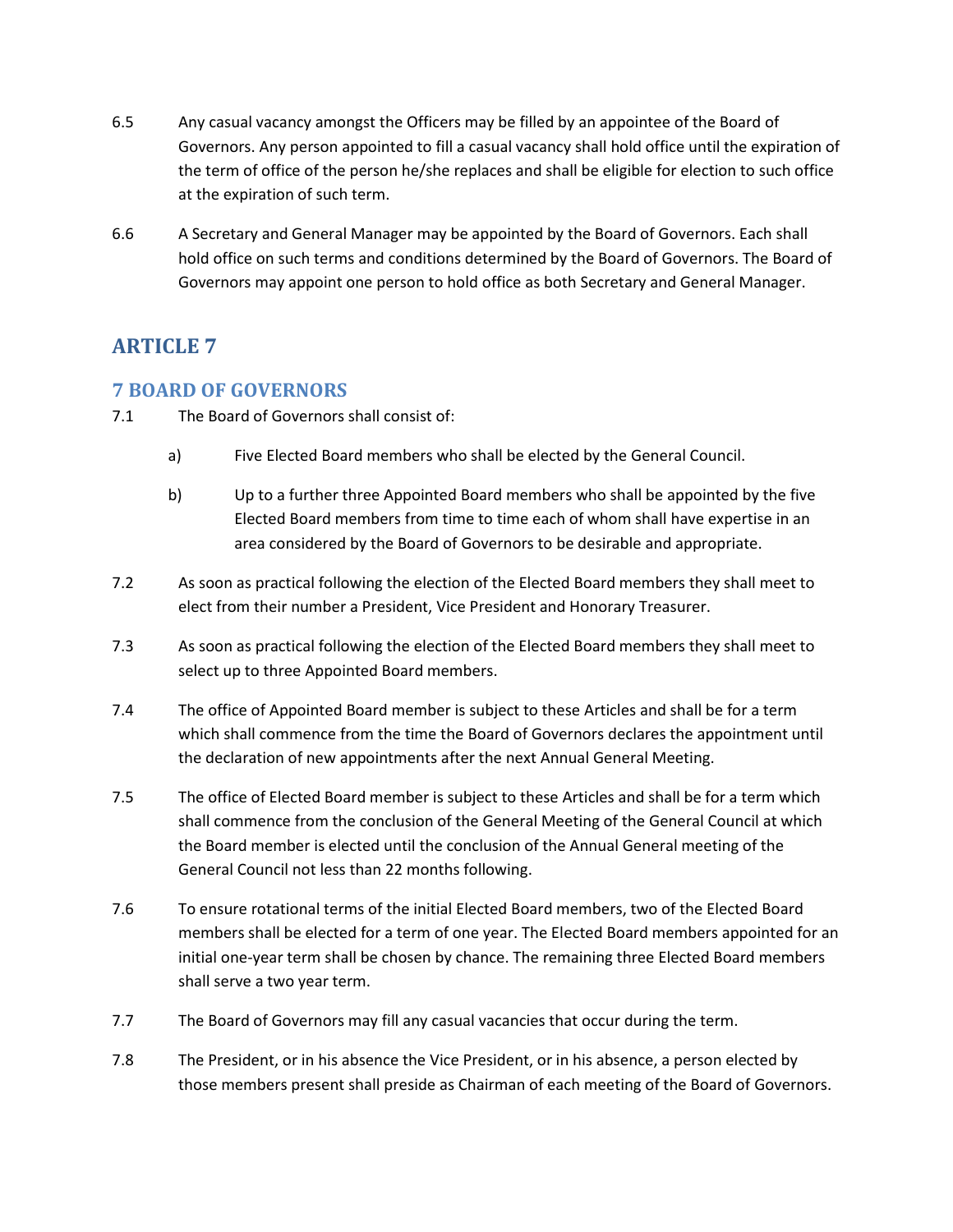7.9 The Secretary and General Manager shall attend and speak at meetings of the Board of Governors but shall not vote. Any other person may only attend and speak at meetings of the Board of Governors at the invitation of the Board of Governors.

# **ARTICLE 8**

### **8 COMMITTEES**

8.1 The Board of Governors or the General Manager with the consent of the Board of Governors, may appoint Committees from time to time to assist in the conduct of the business of the Association.

#### **8.2 BOARD COMMITTEES**

- 8.2.1 The Board of Governors may appoint Board Committees from time to time to assist the Board of Governors in the conduct of its business.
- 8.2.2 Board Committees shall consist of persons appointed by the Board of Governors.
- 8.2.3 At the discretion of the Board of Governors, Chairpersons may be appointed by the Board of Governors or may be elected by a simple majority of members of the Committee present.
- 8.2.4 The Board Committees in existence at the time of the last amendment to these Rules are shown in schedule 1 hereto.

#### **8.3 GENERAL COMMITTEES**

- 8.3.1 The General Manager with the consent of the Board of Governors, may, from time to time, create or disband General Committees to assist in the conduct of the business of the Association.
- 8.3.2 General Committees, at the discretion of the General Manager and with the consent of the Board of Governors, shall consist of formally appointed delegates from eligible Club Members, Class Association Members, Associate Members, or consist of Individual Members with skills in a particular area.
- 8.3.3 Chairmen and Deputy Chairmen of General Committees shall be appointed by the General Manager, which appointment shall be ratified by the Board of Governors.
- 8.3.4 The General Committees in existence at the time of the last amendment to these Rules are shown in Schedule 2 hereto.
- 8.4 The General Manager with the consent of the Board of Governors, may fill any casual vacancy on any Committee including the office of Chairman.
- 8.5 Notwithstanding any other rule or Article contained herein the General Manager, with the consent of the Board of Governors, may appoint any Individual Member to be a voting member of any Committee.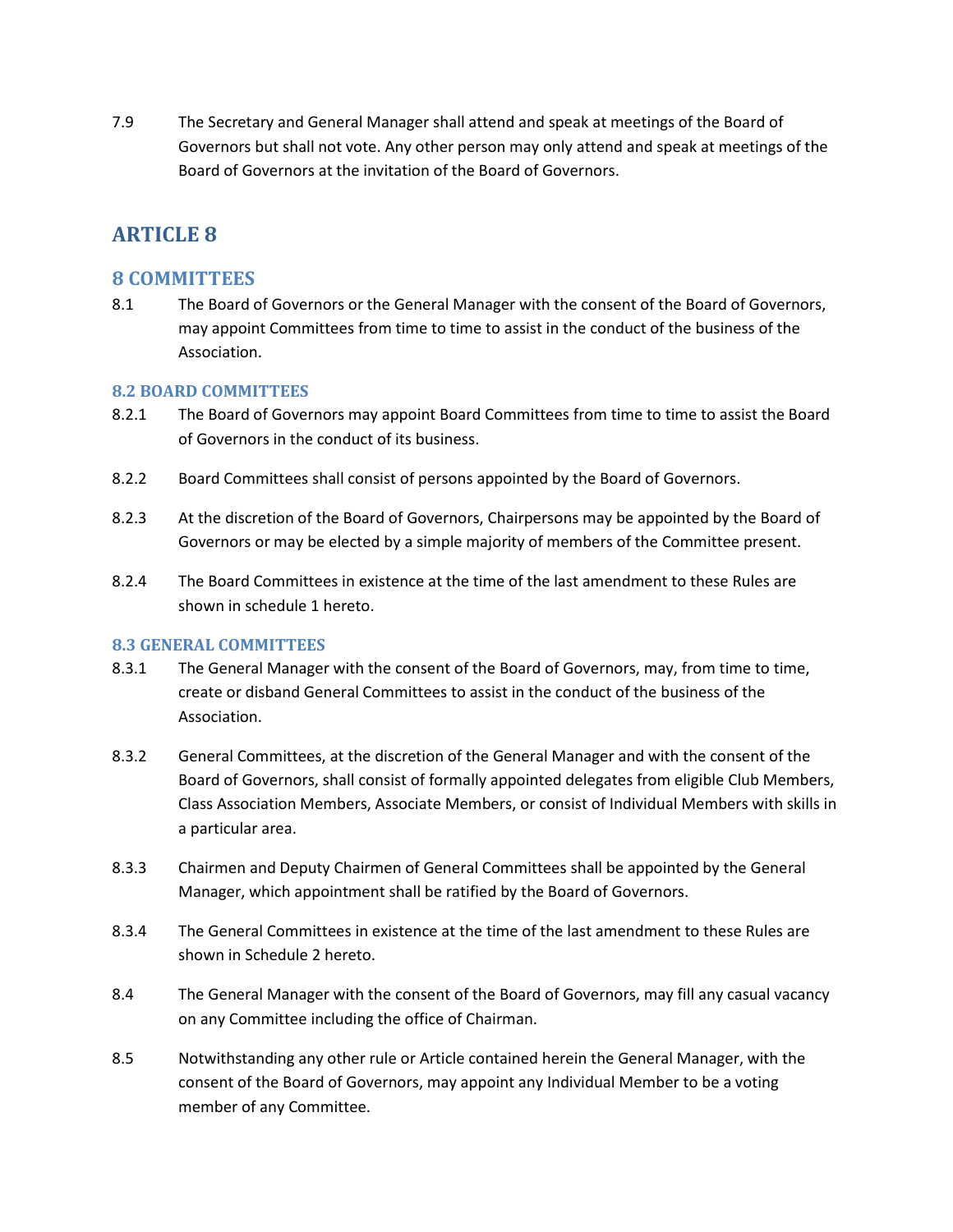- 8.6 The General Manager with the approval of the Board of Governors, may approve and may lay down from time to time the standing orders of any Committee.
- 8.7 All General Committees are responsible to the General Manager.
- 8.8 Committee Chairmen shall provide reports to the General Council and may seek advice or recommendations from the General Council.

## **9 VOTING**

- 9.1 At any meeting of the General Council each member of the General Council, as defined in 5.1, personally present shall have one vote.
- 9. 2 At any General Meeting any four Club Members, Class association Members or Associate Members can demand a poll which shall be taken at a Special General Meeting held at such time and place as the Meeting shall decide.
- 9.3 Except in the case of a poll, voting at any meeting shall be by voice or show of hands and the rule of the Chairman of that meeting that a motion has been carried or lost shall be final and conclusive.
- 9.4 Except in the cases where a greater majority is herein specified or required by legislation all matters at any meeting shall be resolved by a simple majority and in the event of an equality of votes the Chairman of the meeting shall have an additional casting vote.

# **ARTICLE 10**

## **10 RIGHTS OF THE VARIOUS CLASSES OF MEMBERS**

#### **10.1 RIGHTS OF CLUB MEMBERS, CLASS ASSOCIATION MEMBERS, ASSOCIATE MEMBERS**

- 10.1.1 To appoint one representative to attend General Meetings of the Association, with the right to vote, and otherwise whose rights and limitations are herein defined.
- 10.1.2 To purchase and receive such publications or objects as decided by Board of Governors.
- 10.1.3 To submit appeals and such other matters for consideration by the Association as herein defined.
- 10.1.4 Such other rights and privileges as herein defined.

#### **10.2 RIGHTS OF COMMERCIAL MEMBERS**

10.2.1 To appoint one representative to attend General Meetings of the Association and whose rights and limitations are herein defined.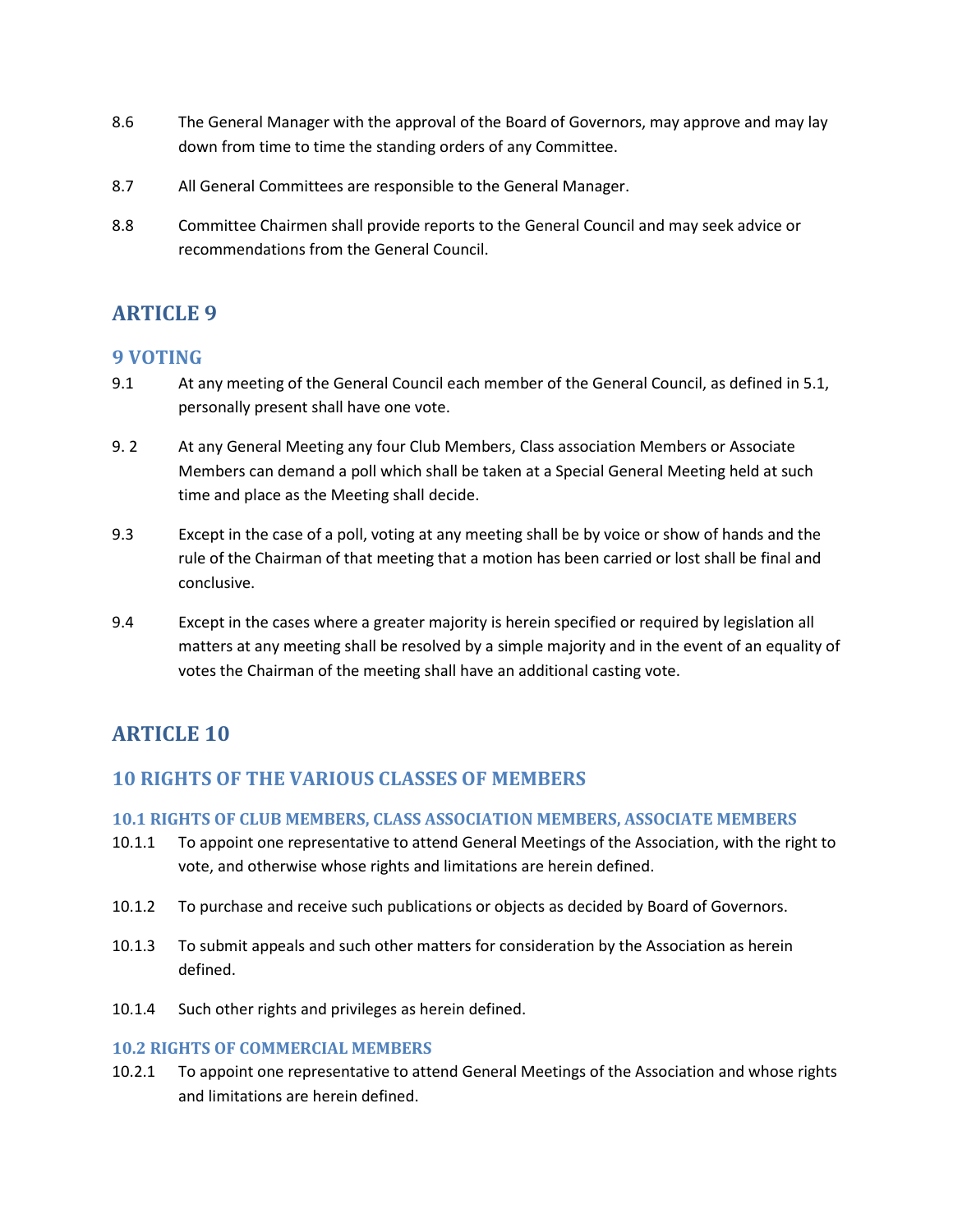- 10.2.2 To purchase or receive such publications or objects as decided by Board of Governors.
- 10.2.3 Such other rights and privileges as may be decided by the Board of Governors from time to time.

#### **10.3 RIGHTS OF LIFE MEMBERS**

- 10.3.1 To attend General Meetings of the Association.
- 10.3.2 To purchase or receive such publications or objects as decided by Board of Governors.
- 10.3.3 Such other rights and privileges as decided by Board of Governors from time to time.

#### **10.4 RIGHTS OF INDIVIDUAL MEMBERS**

- 10.4.1 To purchase or receive such publications or objects as decided by Board of Governors.
- 10.4.2 Such other rights and privileges as decided by Board of Governors from time to time.

## **ARTICLE 11**

### **11 DUTIES OF OFFICERS**

#### **11.1 PRESIDENT**

The President shall preside over the Annual General Meeting , other meetings of the Association, meetings of the General Council and meetings of the Board of Governors and shall perform such other duties as may be reasonably required.

#### **11.2 VICE PRESIDENT**

The Vice-President shall, where applicable, assume the duties of the President in his or her absence or incapacity.

#### **11.3 HONORARY TREASURER**

The Honorary Treasurer shall supervise the collection and receipt of all moneys due to the Association and the deposit of same in the name of the Association in such bank as may be approved by the Board of Governors. He or she shall also supervise the payment of all accounts contracted by the Association and ensure that an accurate statement of income and expenditure of the Association is maintained.

## **ARTICLE 12**

#### **12 ADMINISTRATION**

#### **12.1 POWERS OF THE ASSOCIATION**

The Association shall have power –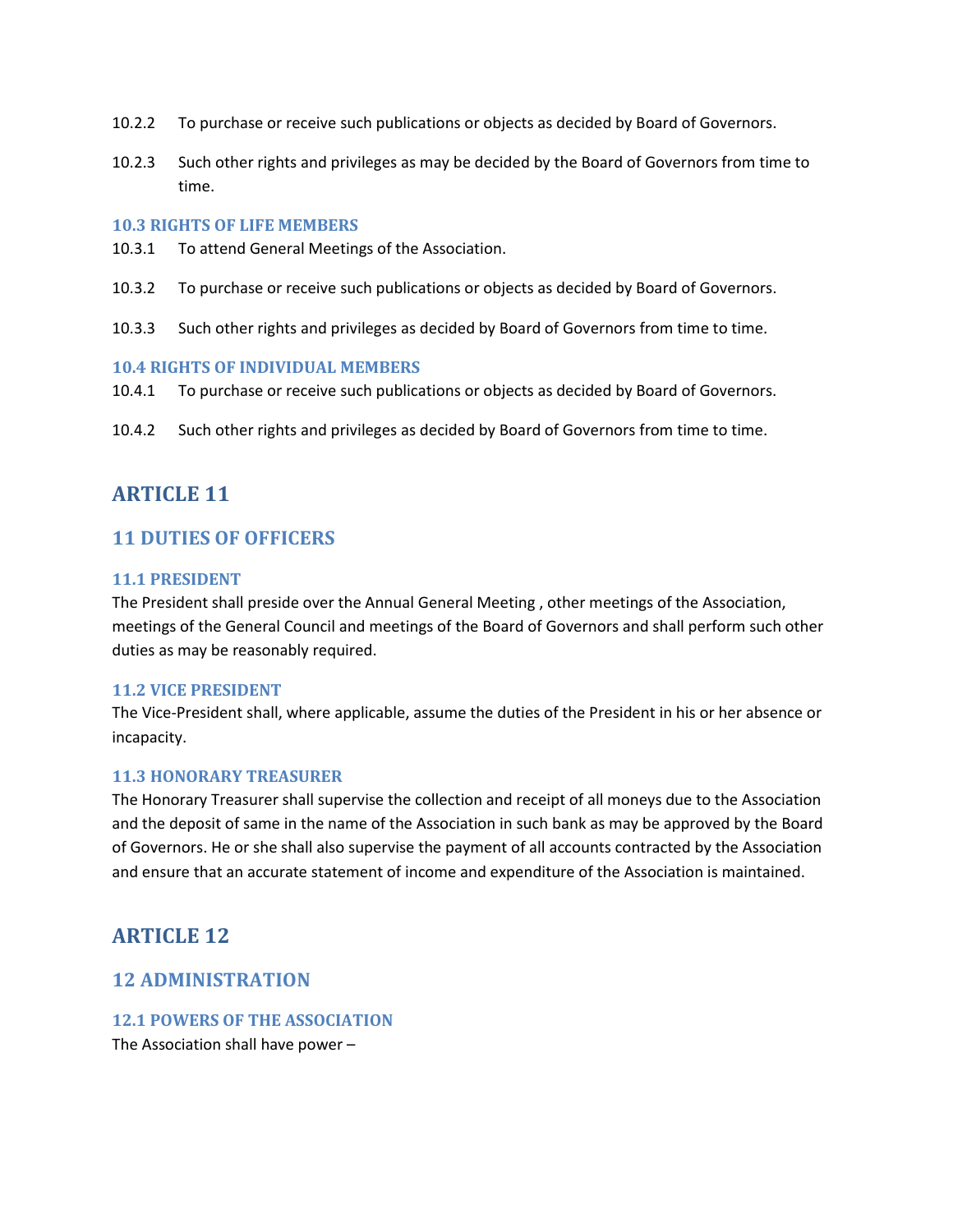- a) To hold championships and contests between class Yachts delegated to it by ISAF or otherwise and to delegate the conduct of any championship or contest to such other Member or Committee formed for that purpose as the Board of Governors considers desirable.
- (b) To pass and implement National Authority Prescriptions, safety and other regulations.
- (c) To regulate the measurement of Yachts and the allocation of sail numbers, letters and emblems.
- (d) To hear and determine all appeals from the decision of any Member of the Association or any Committee thereof which may be referred to the Association by any Member of the Association or by any person who is concerned in such decision or if it so elects by any nonmember Club or Association.
- (e) To determine or give an opinion on any question dispute or matter referred to it by a member of the Association or any non-Member organisation.
- (f) To exercise all the powers given to the Association by any Deed of Gift or by the conditions of any cup or prize delegated to it by any Member of the Association and to determine all matters referred to the decision of the Association by any Deed of Gift or the conditions of any cup or prize.
- (g) To join ISAF and any Federations, Associations, or Clubs supporting objects of the Association.
- (h) To deal with all other matters connected with Sailing and Yacht racing and within the ambit of the objects of the Association which may be referred to it by a Member.
- (i) Generally to deal with and regulate all other matters connected with Sailing and Yacht racing which it considers necessary and desirable to achieve or promote the objects of the Association.
- (j) To secure representation or obtain advice whether professional or otherwise on any matter considered necessary or advisable to achieve, promote or maintain the objects of the Association.
- (k) To lend and advance money or give credit to any person or company; to guarantee, and give guarantees or indemnities for the payment of money or the performance of contracts or obligations by any person or company; to secure or undertake in any way the repayment of moneys lent or advanced to or the liabilities incurred by any person or company; or otherwise to assist any person or company.
- (l) To borrow or raise or secure the payment of money in such manner as the Association may think fit and to secure the same or the repayment or performance of any debt, liability, contract, guarantee or other engagement incurred or to be entered into by the Association in any way.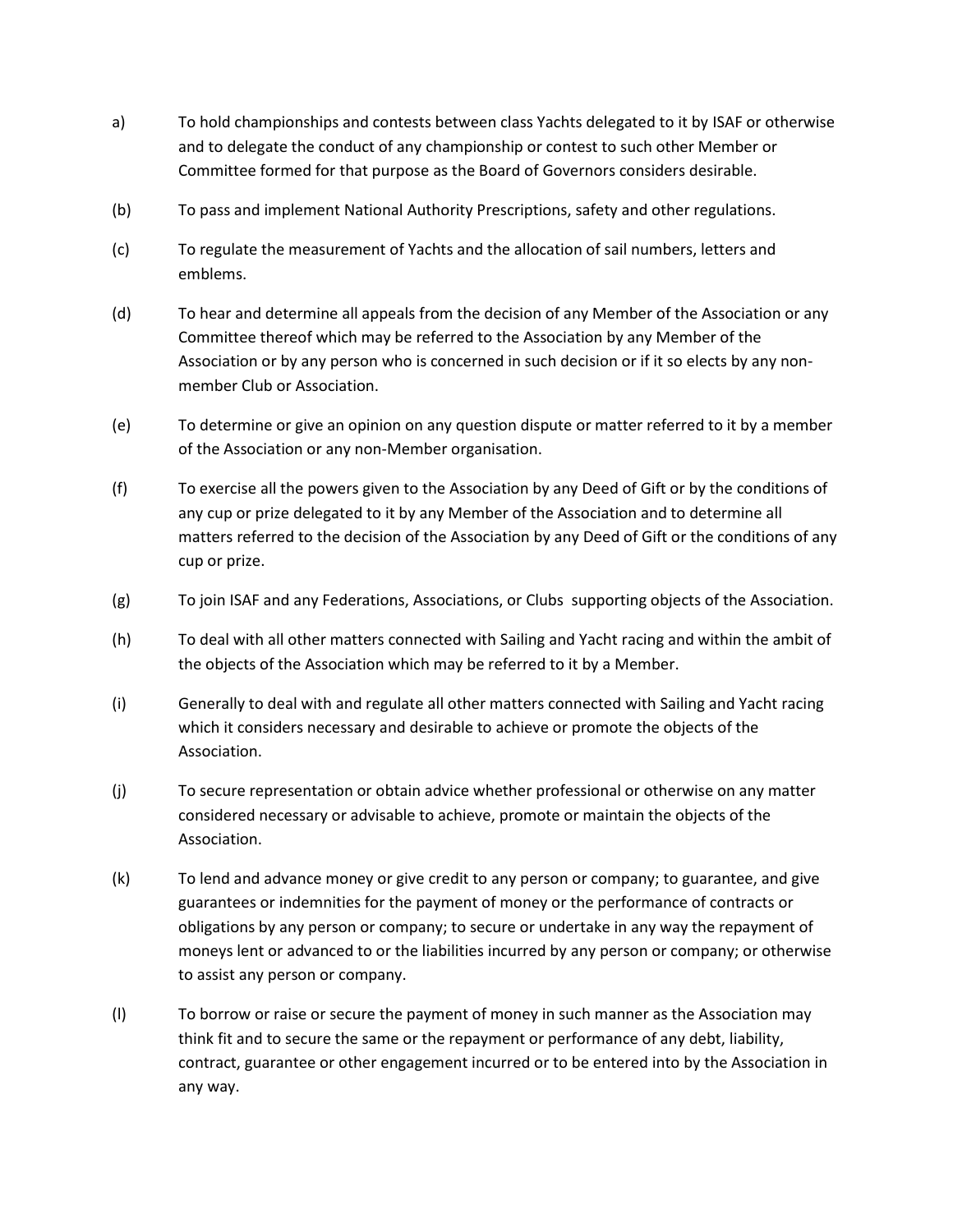(m) To draw, make, accept, endorse, discount, execute and issue promissory notes, bills of exchange, bills of lading and other negotiable or transferable instruments.

#### **12.2 POWERS OF THE GENERAL COUNCIL**

The General Council shall have the following powers and duties -

- (a) To ratify the Board of Governors recommendation of annual membership subscription fees.
- (b) To review the Association's Business Plan, the Budget, relevant business reports and provide appropriate recommendations to the Board of Governors.
- (c) To receive reports from standing committees, review the operation of the Association and provide advice and feedback to the Board of Governors.
- (d) To elect eligible candidates to the Board of Governors in accordance with this Constitution.
- (e) To provide and regulate its own rules for the convening and conduct of its meetings generally and to alter such rules if desirable.
- (f) To elect a Patron from time to time.

#### **12.3 POWERS OF THE BOARD OF GOVERNORS**

The Board of Governors shall have the following powers and duties –

- (a) The determination of policy of the Association provided that such policy is not inconsistent with this Constitution, and shall deal with matters referred to it by the Association or the General Council within the framework of this Constitution.
- b) To delegate such of its power as it shall consider warranted either generally or from time to time to a Board Committee and to revoke or vary the scope of any such delegation.
- (c) To engage a Secretary, General Manager and such other employees as it shall consider necessary at such remuneration and terms as it considers desirable and to terminate any such employment.
- (d) To present to the General Council the Association's Business Plan and relevant business reports and seek recommendations and advice.
- (e) To provide and regulate its own rules for convening and conduct of its meetings generally and to alter such rules if desirable but so that not less than four members present in person shall form a quorum.
- (f) To impose interest at such rates as the Board of Governors shall from time to time decide, on monies due to the Association.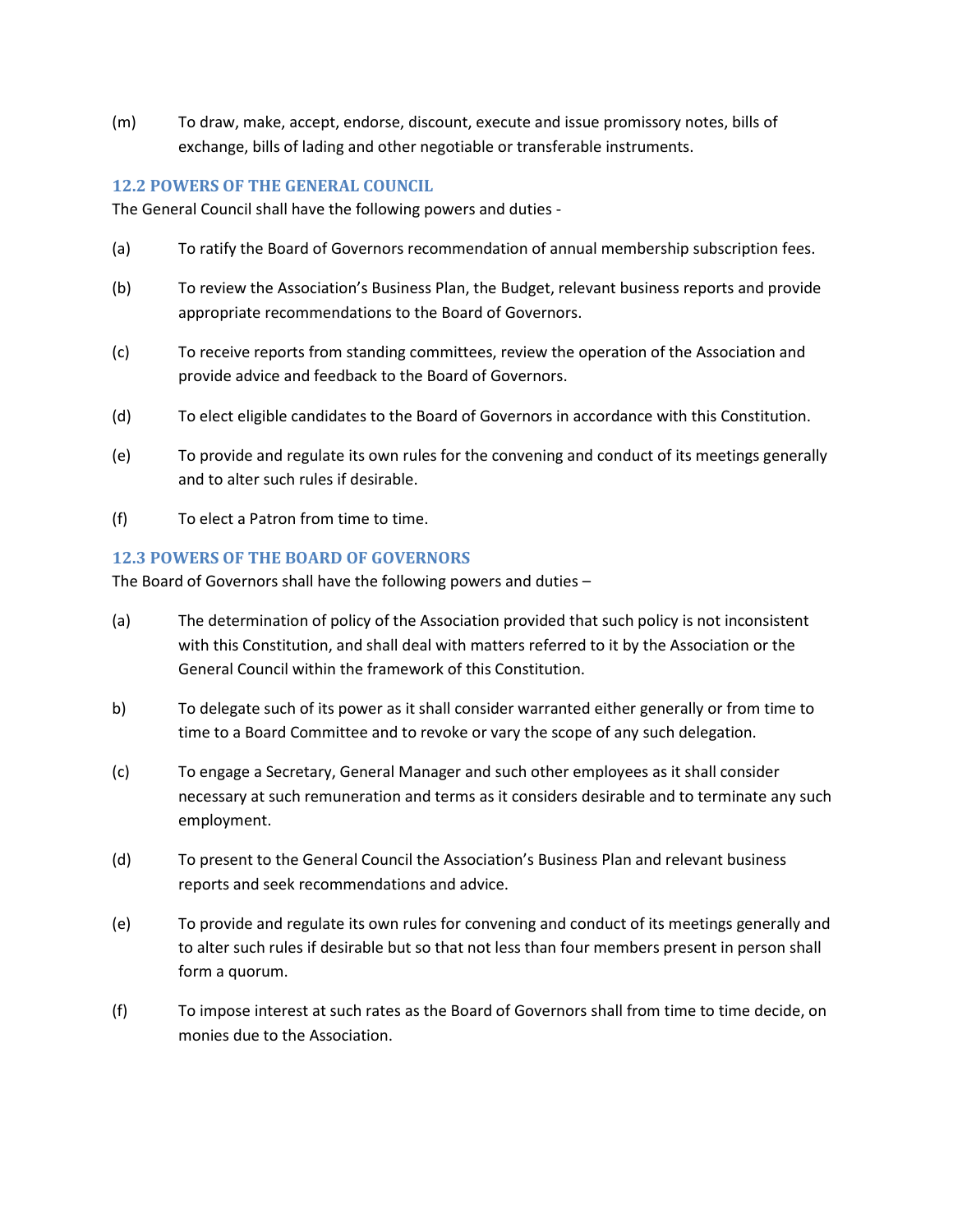#### **12.5 POWERS OF BOARD COMMITTEES**

- (a) To exercise any powers or duties specifically delegated to it by the Board of Governors and it shall at all times be limited in authority by direction of the Board of Governors.
- (b) To report to the Board of Governors on matters with which it has dealt and to bring recommendations before the Board of Governors for adoption.
- (c) To provide and regulate its own rules for convening meetings and to alter such rules if desirable.

#### **12.6 POWERS OF GENERAL COMMITTEES**

- (a) To exercise any powers or duties specifically delegated to it by the General Manager and as approved by the Board of Governors and it shall at all times be limited in authority by direction of the General Manager as approved by the Board of Governors.
- (b) To make reports and recommendations to the General Council on matters with which it has dealt.
- (c) Without restricting the generality of Article 12.6 (a), and (b) the Racing Rules Committee and the Special Regulations Committee are hereby empowered upon the following basis to amend the National Authority Prescriptions and the Safety Regulations respectively of the Association. The Racing Rules Committee or the Special Regulations Committee, as the case may be, shall forward a copy of the proposed amendment to each Club, Class Association and Associate Member, fixing, if it so desires, a date on or before which objection to the amendment can be lodged with the Association. If before the said date objections have not been lodged by Club, Class Association and Associate Members, then the same shall form part of the National Authority Prescriptions or the Safety Regulations of the Association, as the case may be, and be effective from the date of such adoption or such later date as proclaimed in the proposal. In the event of objections lodged by the said date, the Racing Rules Committee and the Special Regulations Committee shall either amend proposals and resubmit, or make a report to the Board of Governors.
- (d) In the case of appeals on the Racing Rules the Chairman or Deputy Chairman of the Racing Rules Committee shall have the power to appoint an appeals Sub-Committee as required whose decision shall be final and shall be promulgated to the parties. In the event of a decision of the appeals Sub-Committee being subject to review by ISAF in accordance with its rules its decision shall be promulgated to the parties by the Association.
- (e) Any appeal lodged by a non-member Club or Class Association shall only be heard and determined with the approval of the General Manager.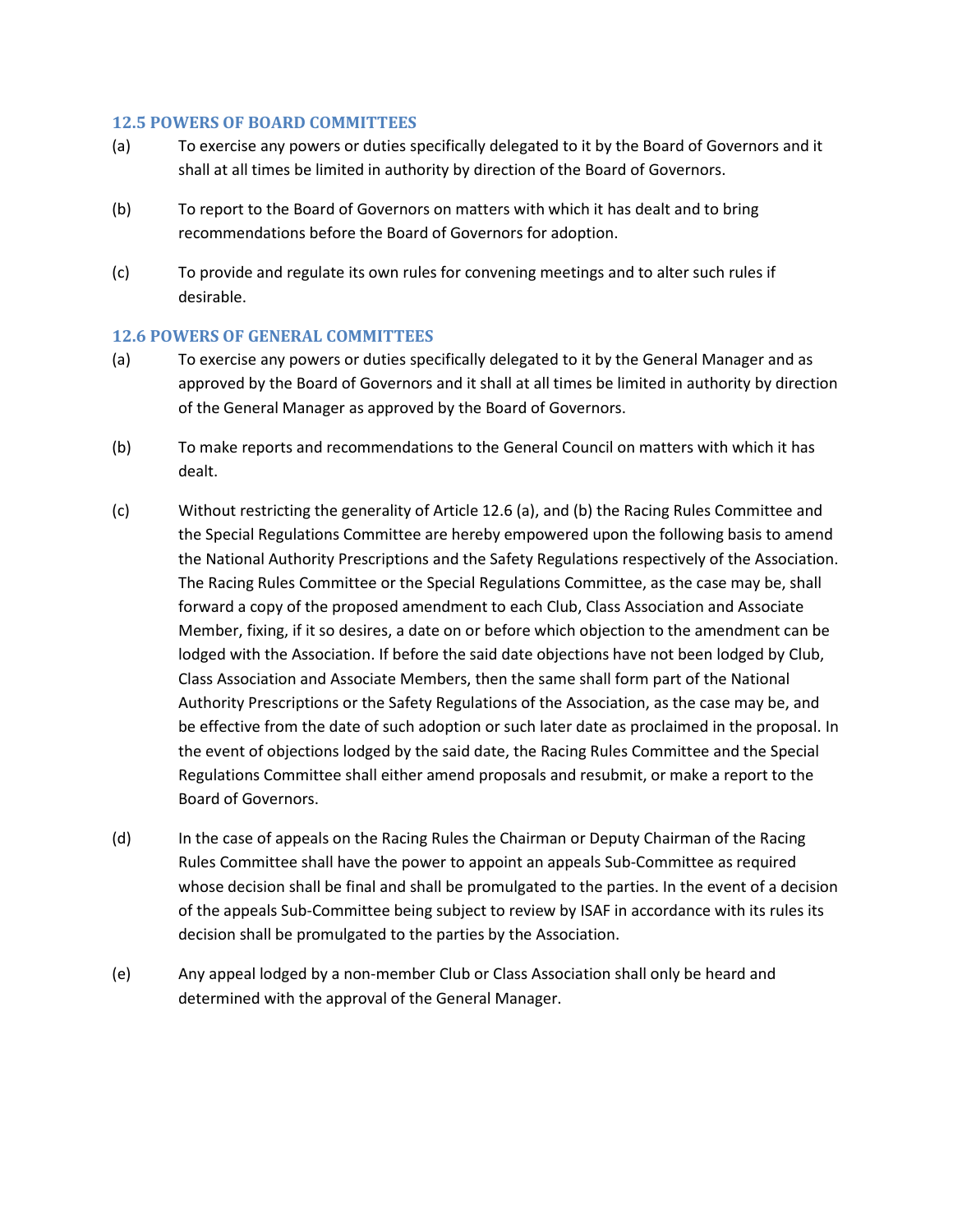### **13 MEETINGS**

#### **13.1 ASSOCIATION GENERAL MEETINGS**

#### *13.1.1 ANNUAL GENERAL MEETINGS*

The Annual General Meeting of the Association shall be held at such time and place as shall be determined by Board Of Governors not later than fifteen months after the holding of the previous Annual General Meeting. The business of such meeting shall be to present the Report of the Board of Governors and Statement of Accounts, the election of five Elected Governors, and to elect an auditor, Life Member/s and such other business as shall be specified in the notice convening the meeting which shall be given to all members not less than twenty one days before the date of the meeting. The quorum for the meeting shall be six Club, Class Association, or Associate Members, and shall be counted by reference to the members personally present.

#### *13.1.2 SPECIAL GENERAL MEETINGS*

The Board of Governors may call a Special General Meeting of the Association and shall call such meeting on a requisition executed by not less than four Club, Class association, or Associate Members. The requisition shall state the proposed business of the meeting. No business other than that given in the notice shall be transacted at such Special General Meeting. The provisions as to giving notice and of quorum as detailed in Article 13.1.1 hereto shall apply.

#### *13.1.3 ATTENDANCE AT GENERAL MEETINGS OF THE ASSOCIATION*

Attendance at General Meetings of the Association shall be limited to the following –

Voting Members:

- PRESIDENT, VICE PRESIDENT, HONORARY TREASURER Personally present.
- CLUB MEMBERS Represented by one delegate per Club Member.
- CLASS ASSOCIATION MEMBERS Represented by one delegate per Class Association Member.
- ASSOCIATE MEMBERS Represented by one delegate per Associate Member.

Non-voting observers:

- LIFE MEMBERS Personally present as an observer.
- COMMERCIAL MEMBERS Represented by one delegate per Commercial Member present as an observer.
- BOARD OF GOVERNORS & COMMITTEE CHAIRMEN Personally present as an observer.
- Such other persons or organisations as deemed appropriate by General Council shall be non-voting observers at General Meetings.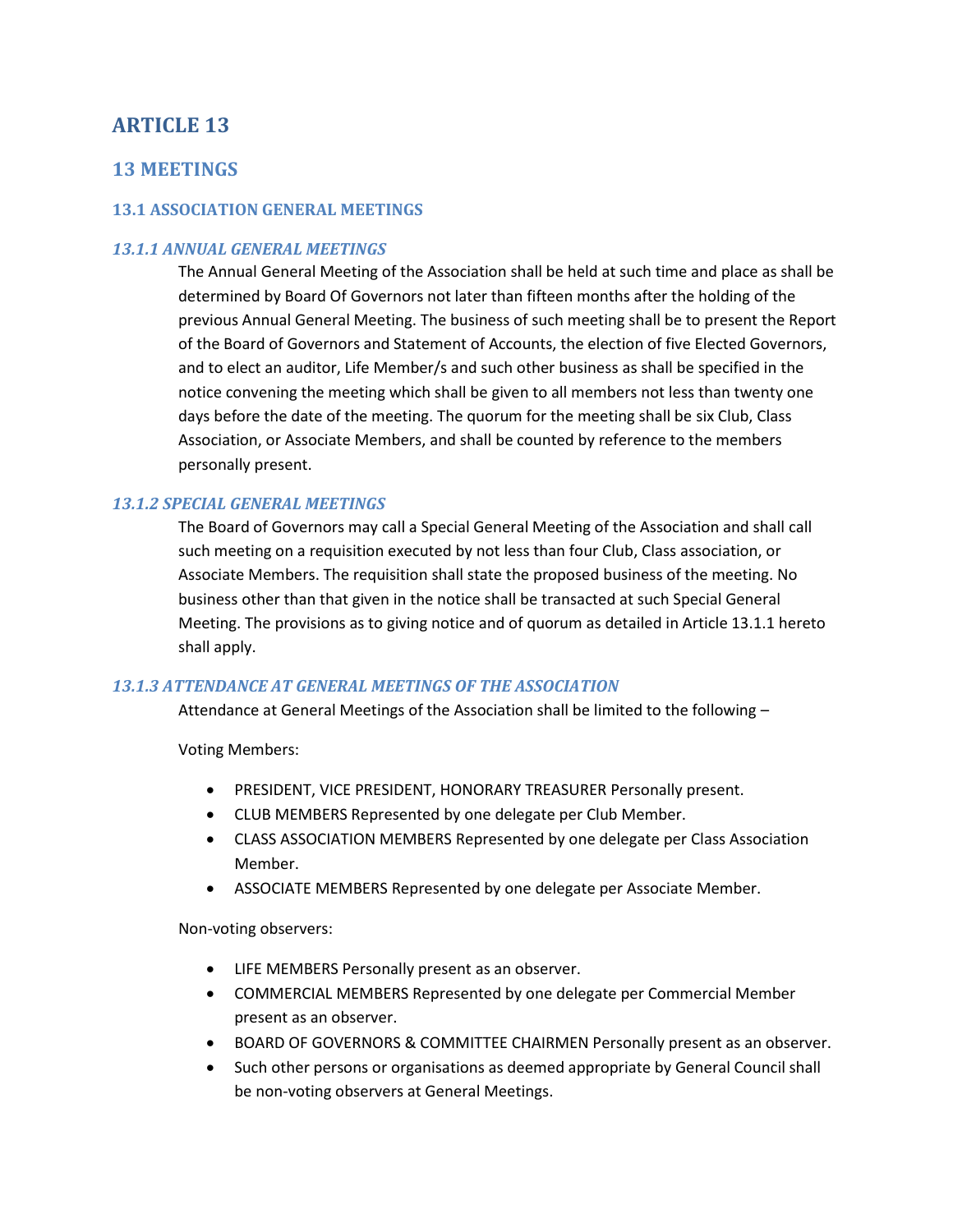#### **13.2 BOARD OF GOVERNORS MEETINGS**

The Board of Governors shall meet at such time and place as the Chairman shall think necessary or as convened in accordance with the rules laid down by Board of Governors or of the rules passed pursuant to Article 12.2.(e) hereto.

#### **13.3 BOARD COMMITTEE MEETINGS**

Board Committees shall meet at such time and place as the Chairman thereof shall think necessary or as convened in accordance with the rules laid down by the Board of Governors or the rules of the Committee passed pursuant to Article 12.5 (c) hereof.

#### **13.4 GENERAL COMMITTEE MEETINGS**

General Committees shall meet at such time and place as the Chairman thereof shall think necessary or as convened in accordance with the rules laid down by the General Manager or the rules of the Committee passed pursuant to Article 12.6 hereof.

#### **13.5 CONDUCT OF MEETINGS**

- 13.5.1 The President or in his absence the Vice President shall by virtue of his office be the Chairman of all Association and Board of Governors meetings, provided that in the absence of President and all other Officers from the meeting for fifteen minutes after the time appointed for the holding thereof, the members of the Association or the Board of Governors, as the case may be, present, may elect a Chairman but for the purpose of the meeting only.
- 13.5.2 If at any meeting of the Association, General Council, Board of Governors or Committee, a quorum is not present within fifteen minutes after the time appointed for the holding thereof, the meeting shall be deferred until such date time and place as the Chairman of the meeting shall determine or as subsequently convened and if at such deferred meeting a quorum is not present within the same time as aforesaid those members who are present at the meeting shall constitute a quorum.
- 13.5.3 Proper minutes of the meetings of the Association and of General Council and the Board of Governors shall be kept by the Secretary or other person appointed from time to time by the Board of Governors. Proper minutes of the meetings of Committees shall be kept and such minutes or a true copy thereof delivered promptly to the Secretary of the Association or other person appointed as aforesaid. Any member of the Association through its representative shall be entitled to inspect such minutes and to take extracts therefrom and the Board of Governors upon the written request of a member of the Association shall supply a true copy of any minutes so requested upon receipt of such sum, if any, as is reasonably fixed by the Board of Governors.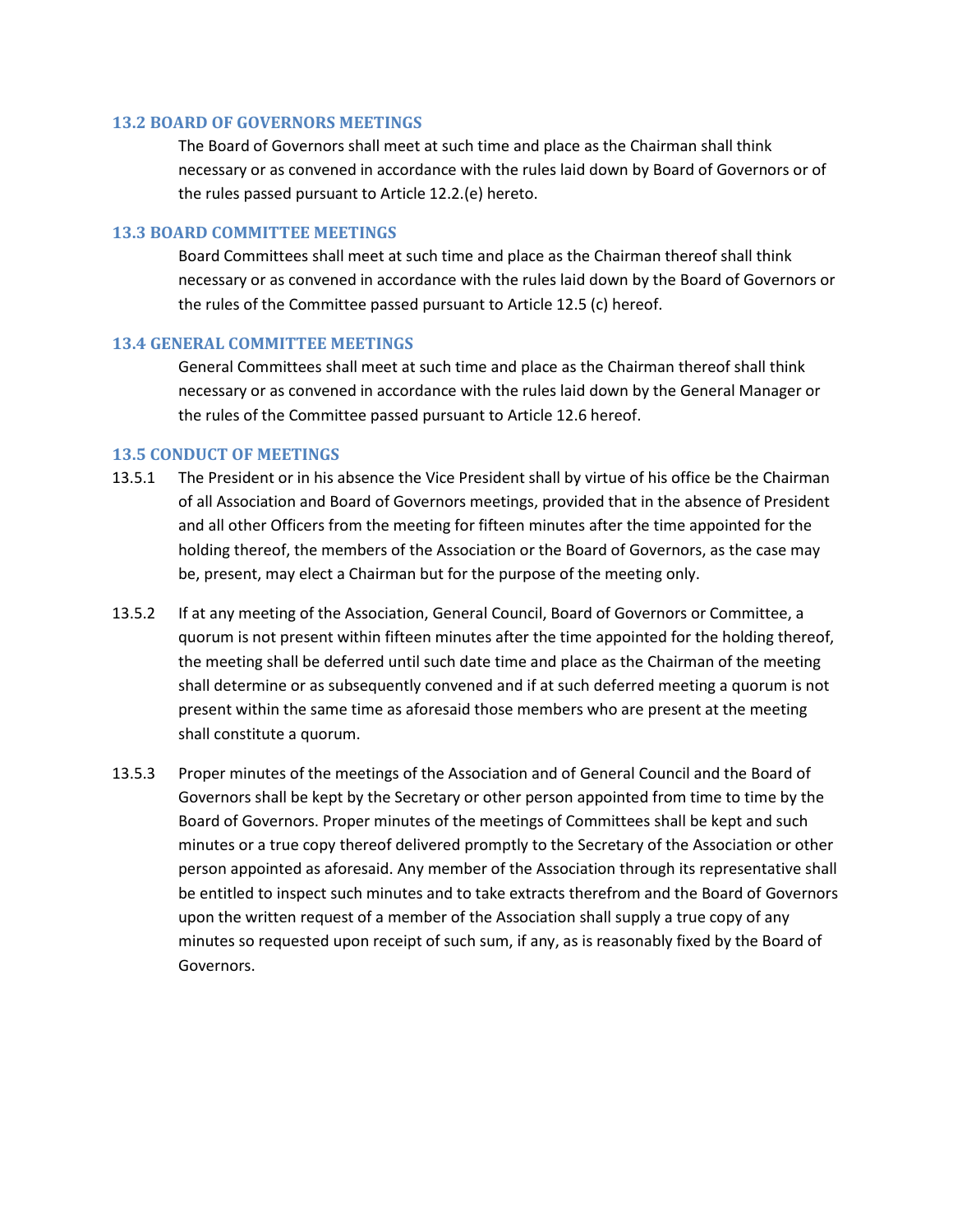## **14 RACING RULES AND SAFETY REGULATIONS**

- 14.1 The racing rules of the Association shall be the Racing Rules for the time being of the ISAF as modified by the National Authority Prescriptions.
- 14.2 The Safety Regulations of the Association shall be the Safety Regulations of ISAF and such other Safety Regulations of the Association.
- 14. 3 The National Authority Prescriptions and the Safety Regulations may be rescinded altered or added to as hereinbefore provided. Details of any change in the National Authority Prescriptions and/or the Safety Regulations of the Association showing the effective date of such change shall be sent as soon as practicable to every Club Member, Class Association Member and Associate Member.
- 14. 4 All races conducted by Club Members, Class Association Members and Associate Members shall be conducted under the current Racing Rules of the ISAF and any National Authority Prescriptions and Safety Regulations of the Association, provided always that any special rule or regulation made by a Club Member, Class Association Member or Associate Member for the conduct of its own races shall first apply provided such special rule or safety regulation is made within the discretionary powers allowed by the current Racing Rules of the ISAF and the Prescriptions and Safety Regulations of the Association or has been approved by the Racing Rules Committee or the Special Regulations Committee of the Association.
- 1 4. 5 The entertainment and hearing of appeals from any decision of a Race Committee shall be regulated by the current Racing Rules of the ISAF.

# **ARTICLE 15**

### **15 SUBSCRIPTIONS**

- 15.1 Each Club, Class Association and Associate Member of the Association shall pay to the Association for every financial year of the Association a Member Subscription calculated in the following manner -
- 15.1.1 CLUB MEMBER: Annual Subscription as ratified by the General Council under Article 12.2.a
- 15.1.2 CLASS ASSOCIATION MEMBER: Annual Subscription as ratified by the General Council under Article 12.2.a
- 15.1.3 ASSOCIATE MEMBER: Annual Subscription as ratified by the General Council under Article 12.2.a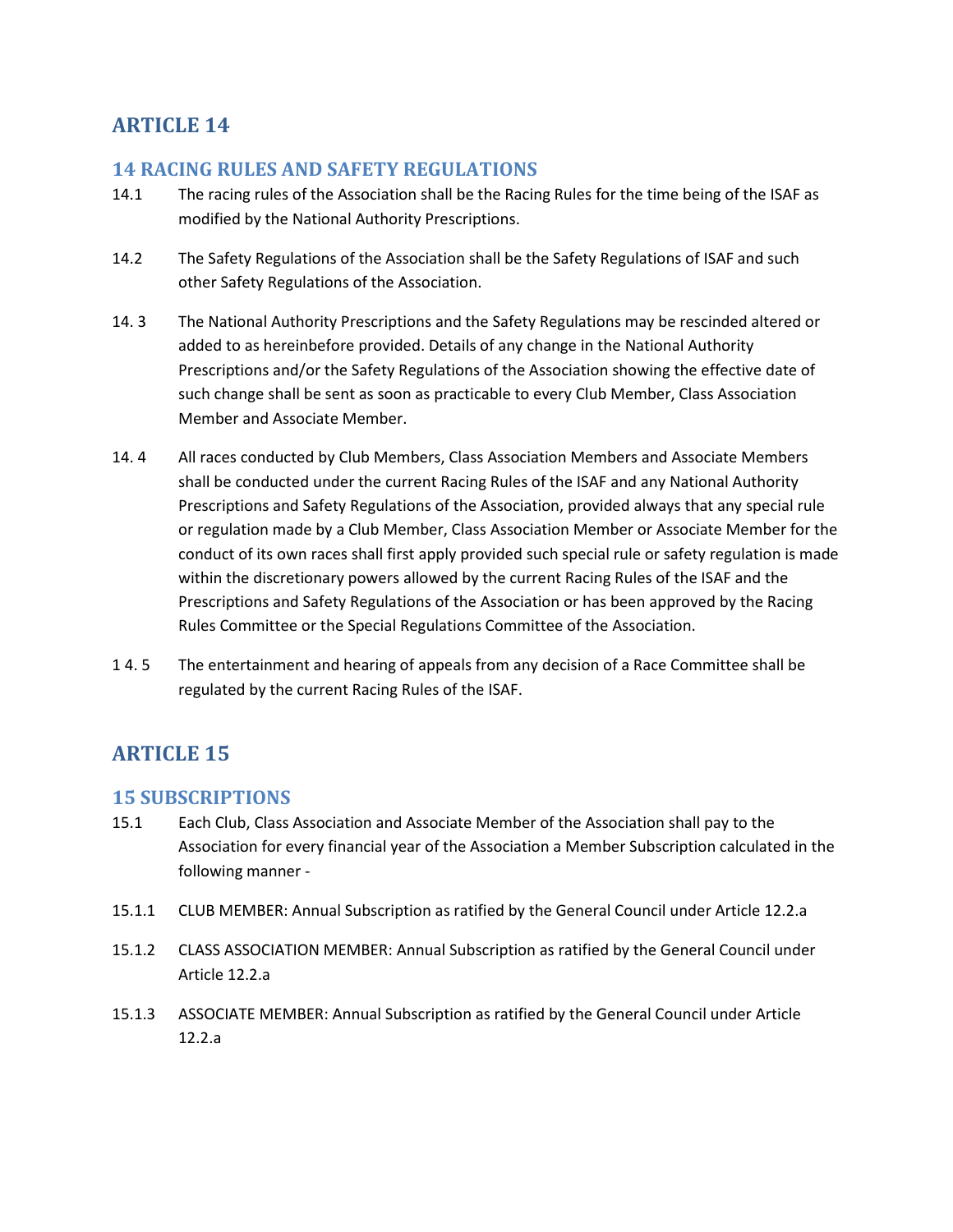- 15.2 Each Commercial Member of the Association shall pay to the Association for every financial year of the Association an Annual Subscription as ratified by the General Council under Article 12.2.a
- 15.3 By no later than  $1<sup>st</sup>$  March in each year, each Club Member shall notify the Association of the total number of its registered members of any category within the Club as at December  $31<sup>st</sup>$  of the prior year, and shall pay the appropriate Subscription Fee as per Article 15.1.1 not later than 31st March in every financial year of the Association.
- 15.4 By no later than  $1<sup>st</sup>$  March in each year, each Class Association Member shall notify the Association of the total number of its registered members of any category within the Class Association as at December  $31<sup>st</sup>$  of the prior year, and shall pay the appropriate Subscription Fee as per Article 15.1.2 not later than 31st March in every financial year of the Association.
- 15.5 By no later than 1<sup>st</sup> March in each year, each Associate Member shall notify the Association of the total number of its registered members of any category within the Association as at December  $31<sup>st</sup>$  of the prior year, and shall pay the appropriate Subscription Fee as per Article 15.1.3 not later than 31st March in every financial year of the Association.
- 15.6 Any member of any description that fails to pay monies due to the Association by the due date may be declared by Board of Governors to be delinquent and dealt with in accordance with Article 4.9.5, and 4.9.6. The Board of Governors may, at their discretion, resolve that such monies bear interest until paid at such rate(s) as they may, from time to time direct, which interest shall form part of the monies due under this article.

### **16 SAIL NUMBERS**

Subject to recognised International or National or other Classes which control their own national register, with Associations approval where necessary, or where numbers are issued by a Class Association subject to the approval of the Association, the Association shall have full control over the issuing and allocation of sail numbers, letters and emblems, and no Member of the Association shall record on its register a sail number, letter or emblem of any Yacht of its members which shall not have been issued allocated or approved by the Association.

# **ARTICLE 17**

## **17 CHAMPIONSHIPS AND INTERNATIONAL REGATTAS**

17.1 Any Club Member or Class Association Member desiring to conduct a Continental Championship, World Championship or an International Regatta or Championship event shall apply in writing to the Association setting forth such information as Board of Governors shall from time to time prescribe. If the Association approves the applicant it may delegate the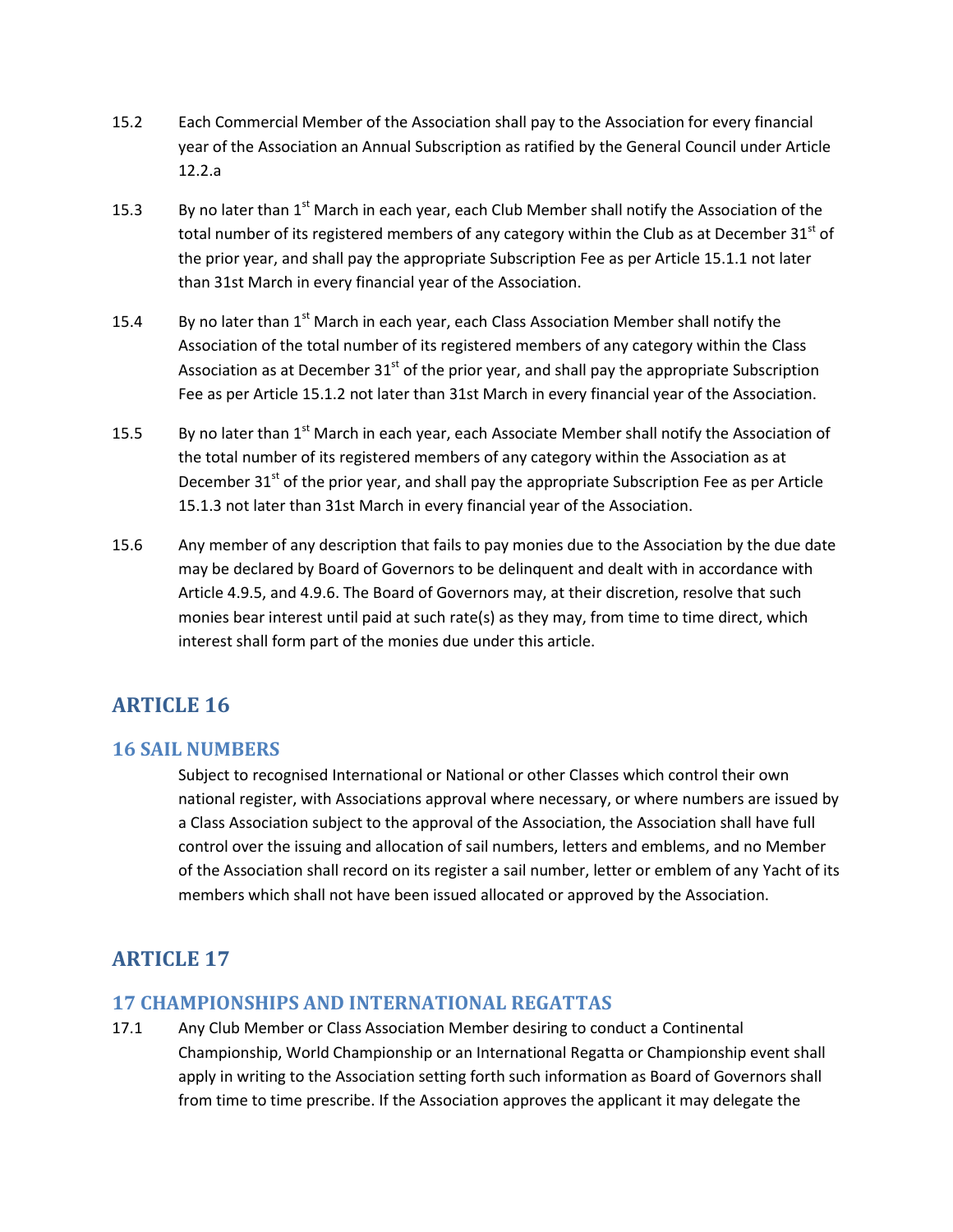conduct of the Championship to the applicant Member upon such conditions as it shall lay down. The above provisions relating to delegation, imposing of conditions and conduct of a Championship shall apply to any race or series of races, the conduct or supervision of which has been delegated to the Association by ISAF, a Club or a Class Association.

- 17.2 Any Class Association Member desiring to conduct a National Championship shall apply in writing to the Association setting forth such information as Board of Governors shall from time to time prescribe. The Association shall approve the application after ensuring the Class Association is a current member, is meeting its obligations under article 4, and that the National Championship complies with Class Regulations, National Prescriptions, Association By-Laws, and ISAF Regulations, including Eligibility and Advertising.
- 17.3 Any Class Association may delegate the supervision and conduct of its National Championship to the Association. The Association may delegate the conduct of the Championship to a Club Member upon such conditions as it shall lay down.

# **ARTICLE 18**

## **18 PROPERTY AND FINANCE**

- 18.1 All monies, investments and other assets of the Association shall be the sole and absolute property of the Association.
- 1 8. 2 All moneys received by the Association shall be banked into a bank account in the name of the Association. The bank account shall be operated by two signatories, jointly authorised to do so by the Board of Governors.
- 1 8. 3 Any dealing by the Association in real property shall be made and conducted in the name of the Association and any instrument effecting such dealings shall be signed under seal and the seal shall be affixed by any two of the Officers of the Association.
- 1 8. 4 Notwithstanding the foregoing the Association shall indemnify and hold indemnified the Officers of the Association against any action or claim that may be brought against them or against any costs charges or expenses that may be incurred by them in respect of any act done by them in accordance with this Constitution.

# **ARTICLE 19**

### **19 DISSOLUTION**

19.1 If the Members of the Association so resolve by special resolution, the Association may be wound up voluntarily and the proceeds of the winding-up, after settlement of all liabilities, shall be distributed to one or more Bermuda registered charities as determined by the Board of Governors.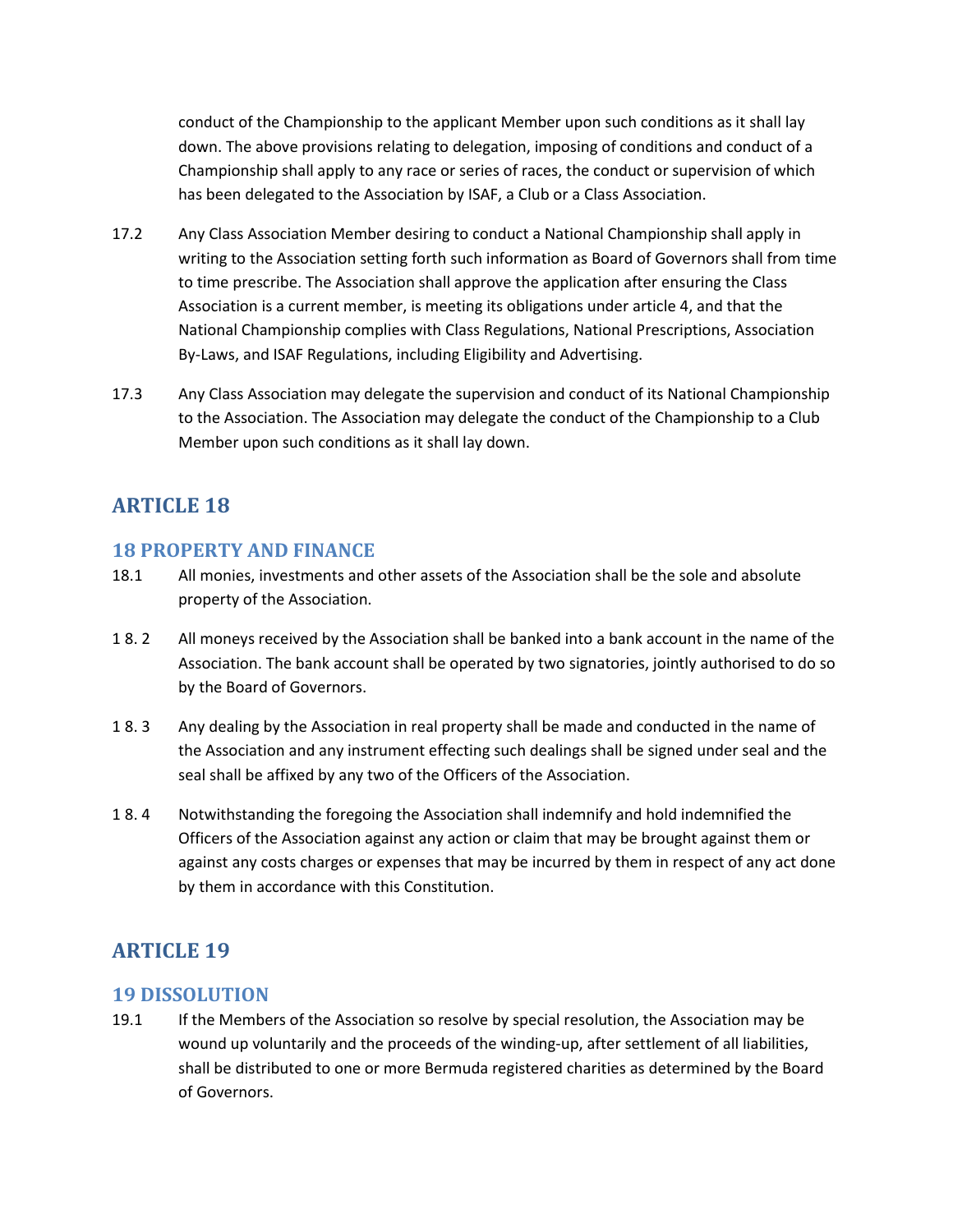- 19.2 This Memorandum shall be kept in the custody of the Association during its existence.
- 19.3 On winding-up of the Association, the Members of the Association shall not be under any liability whatsoever to contribute any amounts towards the debts and liabilities of the Association.

#### **20 NOTICES**

Any notices or documents which are required to be given by the Association to any member body or person shall be duly given if sent by ordinary post to the last known address of such addressee or sent by fax or e-mail and shall be deemed to have been served when received (in the case of a fax or e-mail) or, if posted, when such notice would have been delivered in the ordinary course of the post. In the case of notice of meetings required by this Constitution the accidental omission to post, e-mail or fax a notice to any member or person or the non-receipt of such notice shall not prejudice or invalidate the proceedings or decisions of any such meeting.

## **ARTICLE 21**

#### **21 AMENDMENTS TO THE CONSTITUTION**

- 21.1 This Constitution and the statement of objects may be modified, altered or added to by special resolution.
- 21.2 The Association shall post to all Members not less than twenty one clear days before the meeting a notice of the meeting and a copy of the resolution intended to be proposed thereat. Upon the passing of the resolution the Constitution will be deemed to have been amended accordingly and all Members shall be bound thereby. As soon as practicable the Association at its expense shall post to each Club, Class and Associate Member of the Association a copy of the resolution so passed. Any amendment to the National Authority Prescriptions or the Safety Regulations of the Association shall not be deemed to be an amendment to the Constitution.

## **ARTICLE 22**

#### **22 INSURANCE**

- 22.1 The Association shall effect and maintain insurances as required by legislation or regulation.
- 22.2 In addition to the insurance required by Article 22.1 hereto, the Association may effect and maintain any other insurance it considers to be necessary or desirable.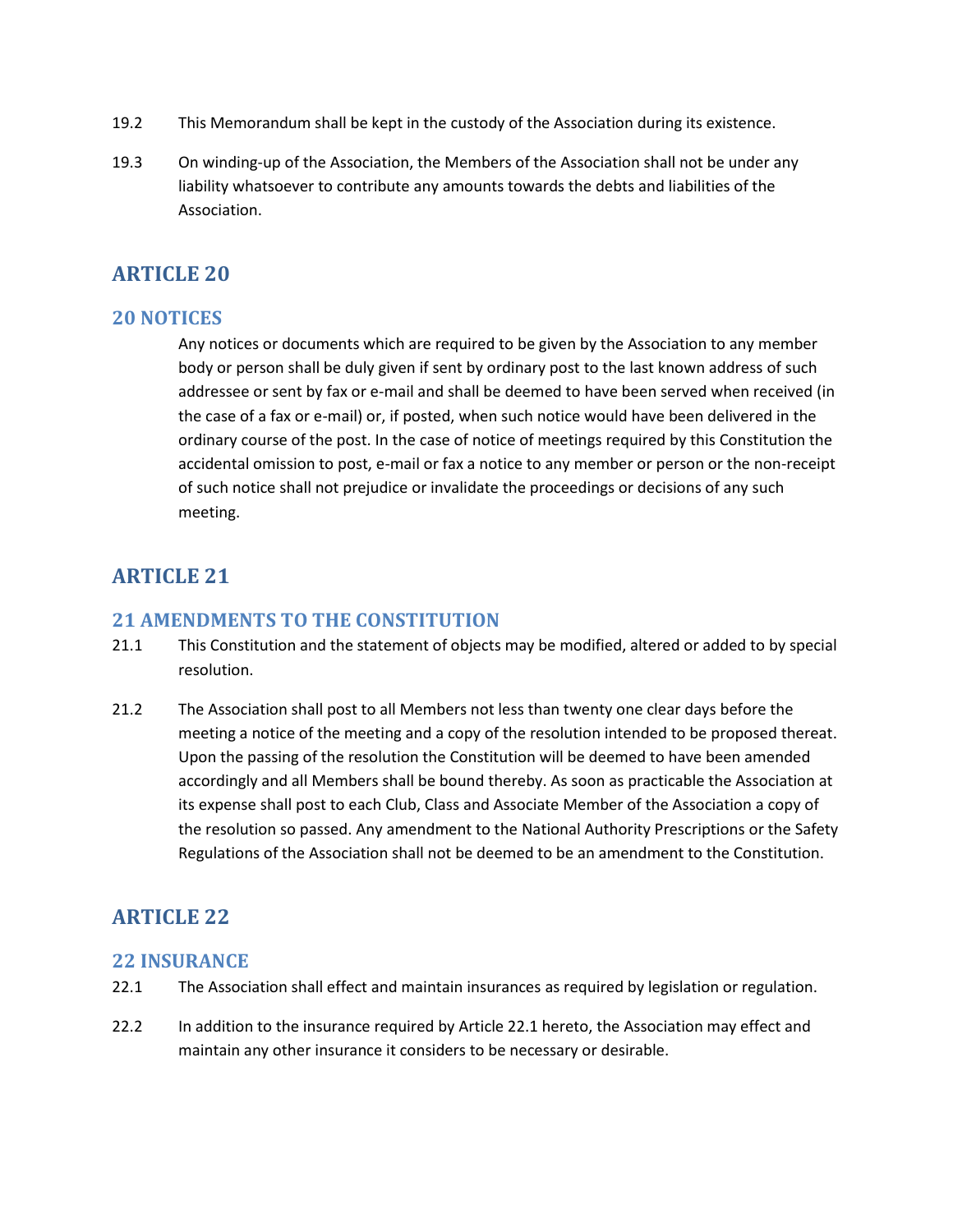### **23 SOURCE OF FUNDS**

23.1 The funds of the Association shall be derived from annual subscriptions of Club Members, and subscriptions, donations and, other sources as the Board of Governors may determine.

## **ARTICLE 24**

### **24 MANAGEMENT OF FUNDS**

- 24.1 Subject to any resolution passed by the Board of Governors, the funds of the Association shall be used in pursuance of the objects of the Association in such manner as the Board of Governors may determine.
- 24.2 All cheques, drafts, bills of exchange, promissory notes and other negotiable instruments shall be signed by any two persons jointly authorised to do so by the Board of Governors.
- 24.3 True accounts shall be kept of the sums of money received and expended by the Association and the manner in respect of such receipt and expenditure takes place and the property credits and liabilities of the Association. Once at least in every year the accounts of the Association shall be examined by a properly qualified auditor who shall report to the Members at the Annual General Meeting.

## **ARTICLE 25**

#### **25 REGISTER OF MEMBERS**

25.1 The General Manager of the Association shall keep in his or her custody or under his or her control the Register of Members of the Association.

## **ARTICLE 26**

#### **26 CUSTODY OF BOOKS ETC**

26.1 Except as otherwise provided in this Constitution, the General Manager shall keep in his or her custody or under his or her control all records, books and other documents relating to the Association.

## **ARTICLE 27**

#### **27 INSPECTION OF BOOKS ETC**

27.1 The records, books and other documents of the Association shall be open to inspection, free of charge, by a delegate at any reasonable hour.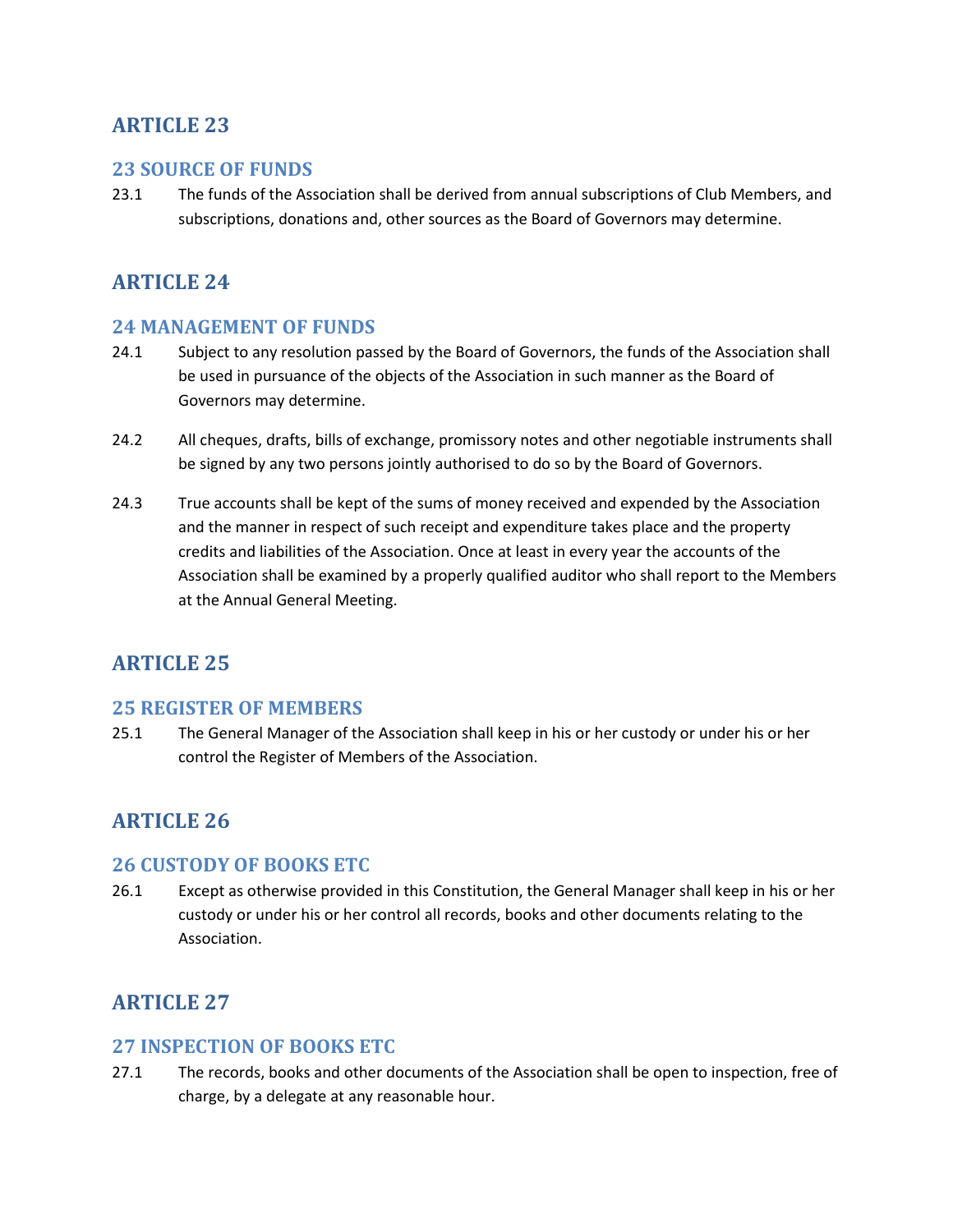### **28 LIABILITY**

- 28.1 The liability of members is limited in the manner prescribed by legislation or regulation.
- 28.2 Every officer or governor of the Association or other person who has undertaken or is about to undertake any liability on behalf of the Association or any company controlled by it and their heirs, executors and administrators, and estate and effects, respectively, shall from time to time and at all times, be indemnified and saved harmless out of the funds of the Association, from and against;
	- (a) all costs, charges and expenses which such governor, officer or other person sustains or incurs in or about any action, suit or proceedings which is brought, commenced or prosecuted against him, or in respect of any act, deed, matter of thing whatsoever, made, done or permitted by him, in or about the execution of the duties of his office or in respect of any such liability except such costs, charges or expenses as are occasioned by his own willful neglect or default; and
	- (b) all other costs, charges and expenses which he sustains or incurs in or about or in relation to the affairs thereof, except such costs, charges or expenses as are occasioned by his own willful neglect or default.

## **ARTICLE 29**

### **29 BY-LAWS**

29.1 The Board of Governors may make by-laws not inconsistent with this Constitution in respect of any matter not herein provided for and such by-laws may be altered, amended or rescinded by the Board of Governors as may be required and it shall promulgate such by-laws to all Members of the Association. A copy of the by-laws, amended up to date, in a book specifically provided for the purpose is to be available at all General Council and Board of Governors meetings.